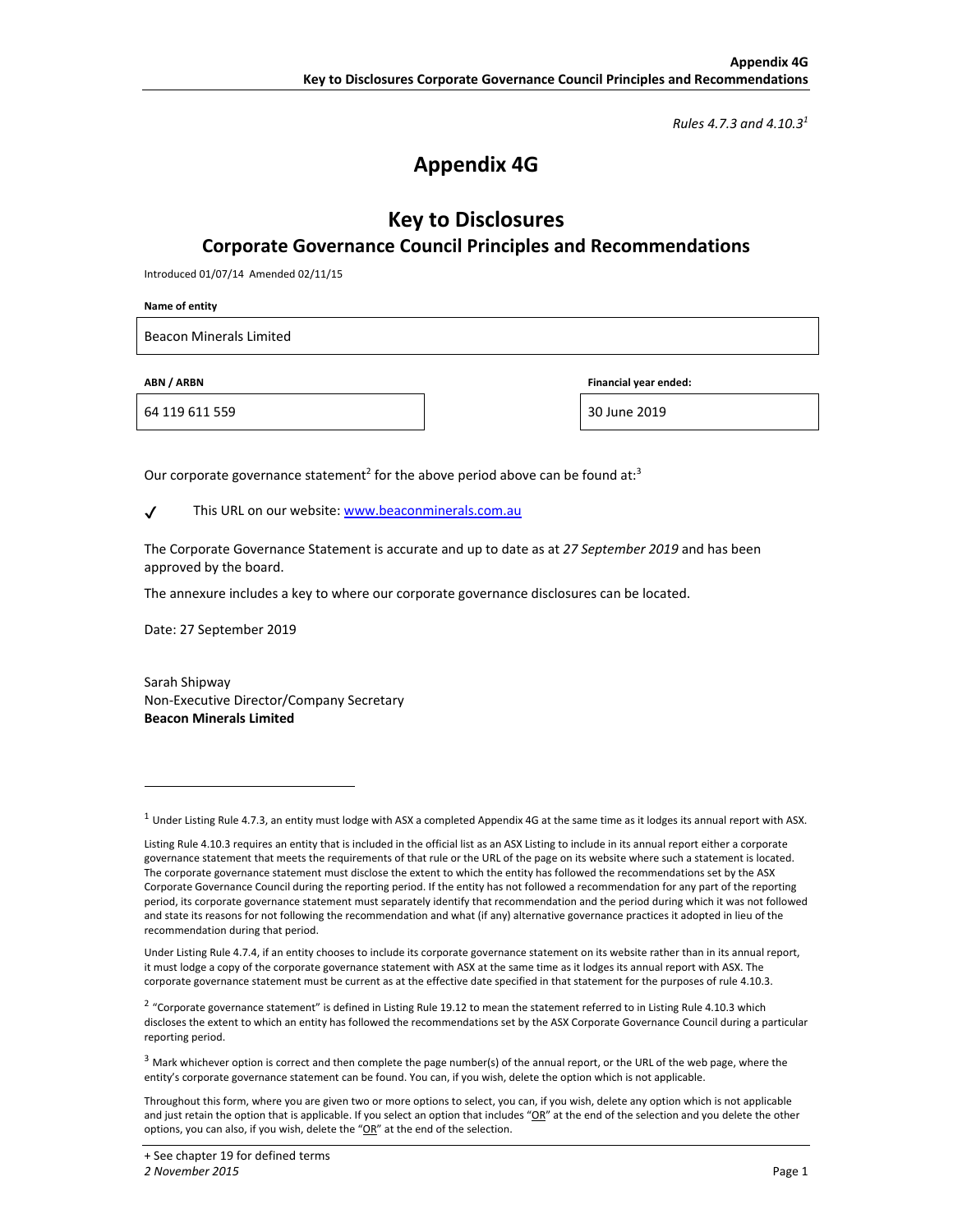### **ANNEXURE – KEY TO CORPORATE GOVERNANCE DISCLOSURES**

| <b>Corporate Governance Council recommendation</b> |                                                                                                                                                                                                                                                                                                                                                         | We have followed the recommendation in full for the whole<br>of the period above. We have disclosed                                                                                                                                                                                                                                                                                        | We have NOT followed the recommendation in full for the<br>whole of the period above. We have disclosed <sup>4</sup>                                                                        |
|----------------------------------------------------|---------------------------------------------------------------------------------------------------------------------------------------------------------------------------------------------------------------------------------------------------------------------------------------------------------------------------------------------------------|--------------------------------------------------------------------------------------------------------------------------------------------------------------------------------------------------------------------------------------------------------------------------------------------------------------------------------------------------------------------------------------------|---------------------------------------------------------------------------------------------------------------------------------------------------------------------------------------------|
|                                                    | <b>PRINCIPLE 1 - LAY SOLID FOUNDATIONS FOR MANAGEMENT AND OVERSIGHT</b>                                                                                                                                                                                                                                                                                 |                                                                                                                                                                                                                                                                                                                                                                                            |                                                                                                                                                                                             |
| 1.1                                                | A listed entity should disclose:<br>the respective roles and responsibilities of its board<br>(a)<br>and management; and<br>those matters expressly reserved to the board and<br>(b)<br>those delegated to management.                                                                                                                                  | the fact that we follow this recommendation:<br>in our Corporate Governance Statement<br>$\checkmark$<br>and information about the respective roles and<br>responsibilities of our board and management (including<br>those matters expressly reserved to the board and those<br>delegated to management):<br>at www.beaconminerals.com.au<br>the fact that we follow this recommendation: | $\Box$<br>an explanation why that is so in our Corporate<br>Governance Statement OR<br>$\Box$<br>we are an externally managed entity and this<br>recommendation is therefore not applicable |
| 1.2                                                | A listed entity should:<br>undertake appropriate checks before appointing a<br>(a)<br>person, or putting forward to security holders a<br>candidate for election, as a director; and<br>provide security holders with all material information<br>(b)<br>in its possession relevant to a decision on whether or<br>not to elect or re-elect a director. | $\checkmark$<br>in our Corporate Governance Statement                                                                                                                                                                                                                                                                                                                                      | $\Box$<br>an explanation why that is so in our Corporate<br>Governance Statement OR<br>$\Box$<br>we are an externally managed entity and this<br>recommendation is therefore not applicable |
| 1.3                                                | A listed entity should have a written agreement with each<br>director and senior executive setting out the terms of their<br>appointment.                                                                                                                                                                                                               | the fact that we follow this recommendation:<br>$\checkmark$<br>in our Corporate Governance Statement                                                                                                                                                                                                                                                                                      | $\Box$<br>an explanation why that is so in our Corporate<br>Governance Statement OR<br>$\Box$<br>we are an externally managed entity and this<br>recommendation is therefore not applicable |
| 1.4                                                | The company secretary of a listed entity should be<br>accountable directly to the board, through the chair, on all<br>matters to do with the proper functioning of the board.                                                                                                                                                                           | the fact that we follow this recommendation:<br>$\checkmark$<br>in our Corporate Governance Statement                                                                                                                                                                                                                                                                                      | $\Box$<br>an explanation why that is so in our Corporate<br>Governance Statement OR<br>$\Box$<br>we are an externally managed entity and this<br>recommendation is therefore not applicable |

<sup>&</sup>lt;sup>4</sup> If you have followed all of the Council's recommendations in full for the whole of the period above, you can, if you wish, delete this column from the form and re-format it.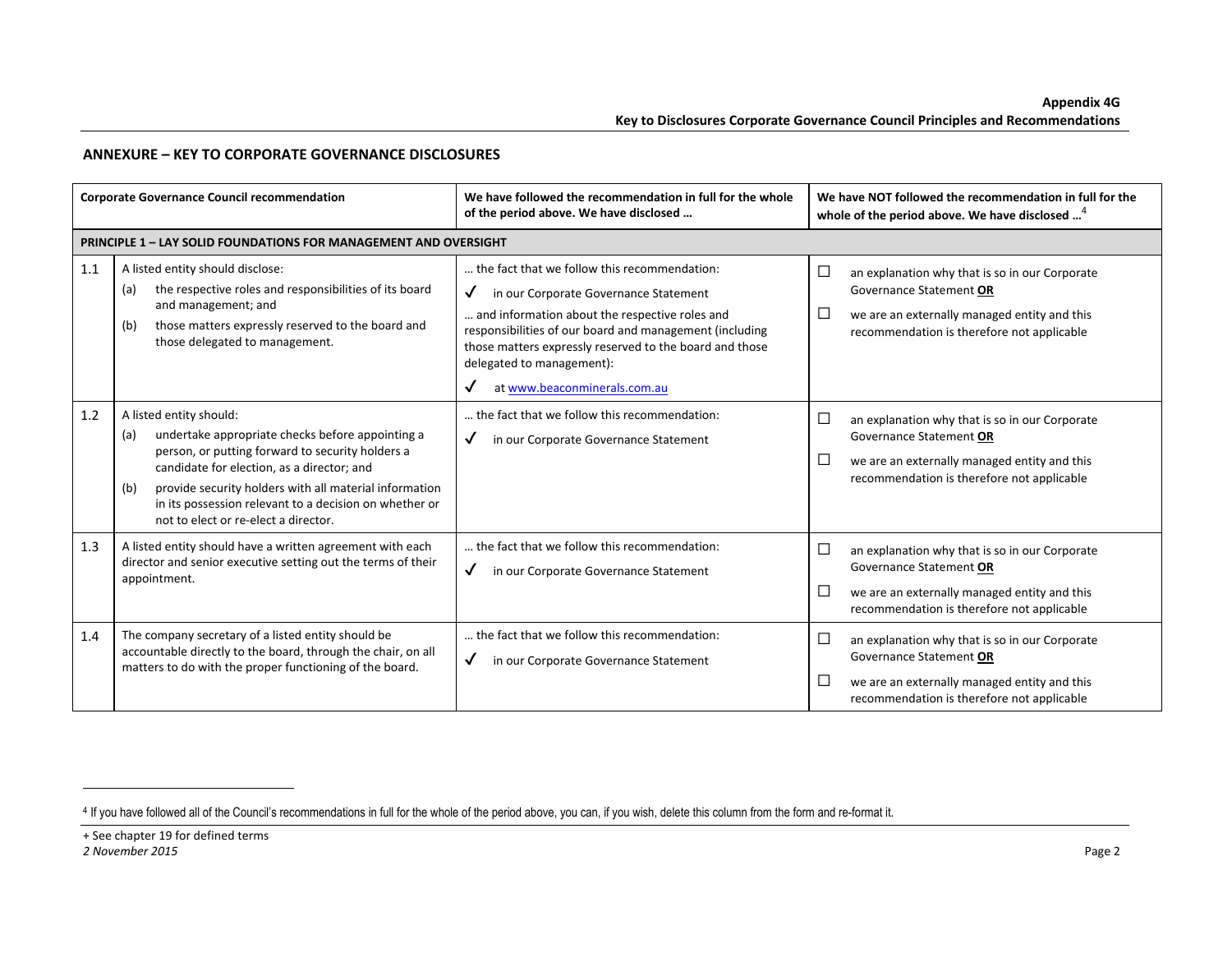**Appendix 4G** 

|     | <b>Corporate Governance Council recommendation</b>                                                                                                                                                                                                                                                                                                                                                                                                                                                                                                                                                                                                                                                                                                                                                                                                                                                                                                                                                                                                                                         | We have followed the recommendation in full for the whole<br>of the period above. We have disclosed                                                                                                                                                                                                                                                                                                                                                                                                                                                                                                                                                                                                                               | We have NOT followed the recommendation in full for the<br>whole of the period above. We have disclosed <sup>4</sup> |
|-----|--------------------------------------------------------------------------------------------------------------------------------------------------------------------------------------------------------------------------------------------------------------------------------------------------------------------------------------------------------------------------------------------------------------------------------------------------------------------------------------------------------------------------------------------------------------------------------------------------------------------------------------------------------------------------------------------------------------------------------------------------------------------------------------------------------------------------------------------------------------------------------------------------------------------------------------------------------------------------------------------------------------------------------------------------------------------------------------------|-----------------------------------------------------------------------------------------------------------------------------------------------------------------------------------------------------------------------------------------------------------------------------------------------------------------------------------------------------------------------------------------------------------------------------------------------------------------------------------------------------------------------------------------------------------------------------------------------------------------------------------------------------------------------------------------------------------------------------------|----------------------------------------------------------------------------------------------------------------------|
| 1.5 | A listed entity should:<br>have a diversity policy which includes requirements<br>(a)<br>for the board or a relevant committee of the board to<br>set measurable objectives for achieving gender<br>diversity and to assess annually both the objectives<br>and the entity's progress in achieving them;<br>disclose that policy or a summary of it; and<br>(b)<br>disclose as at the end of each reporting period the<br>(c)<br>measurable objectives for achieving gender diversity<br>set by the board or a relevant committee of the board<br>in accordance with the entity's diversity policy and its<br>progress towards achieving them and either:<br>(1) the respective proportions of men and women on<br>the board, in senior executive positions and across<br>the whole organisation (including how the entity<br>has defined "senior executive" for these<br>purposes); or<br>(2) if the entity is a "relevant employer" under the<br>Workplace Gender Equality Act, the entity's most<br>recent "Gender Equality Indicators", as defined in<br>and published under that Act. | the fact that we have a diversity policy that complies with<br>paragraph (a):<br>$\Box$<br>in our Corporate Governance Statement OR<br>$\Box$<br>at [insert location]<br>and a copy of our diversity policy or a summary of it:<br>$\Box$<br>at [insert location]<br>and the measurable objectives for achieving gender<br>diversity set by the board or a relevant committee of the<br>board in accordance with our diversity policy and our progress<br>towards achieving them:<br>$\Box$<br>in our Corporate Governance Statement OR<br>$\Box$<br>at [insert location]<br>and the information referred to in paragraphs $(c)(1)$ or $(2)$ :<br>□<br>in our Corporate Governance Statement OR<br>$\Box$<br>at [insert location] | $\checkmark$<br>an explanation why that is so in our Corporate<br>Governance Statement.                              |
| 1.6 | A listed entity should:<br>have and disclose a process for periodically evaluating<br>(a)<br>the performance of the board, its committees and<br>individual directors; and<br>disclose, in relation to each reporting period, whether<br>(b)<br>a performance evaluation was undertaken in the<br>reporting period in accordance with that process.                                                                                                                                                                                                                                                                                                                                                                                                                                                                                                                                                                                                                                                                                                                                        | the evaluation process referred to in paragraph (a):<br>$\Box$<br>in our Corporate Governance Statement OR<br>$\Box$<br>at [insert location]<br>and the information referred to in paragraph (b):<br>$\Box$<br>in our Corporate Governance Statement OR<br>$\Box$<br>at [insert location]                                                                                                                                                                                                                                                                                                                                                                                                                                         | $\checkmark$<br>an explanation why that is so in our Corporate<br>Governance Statement.                              |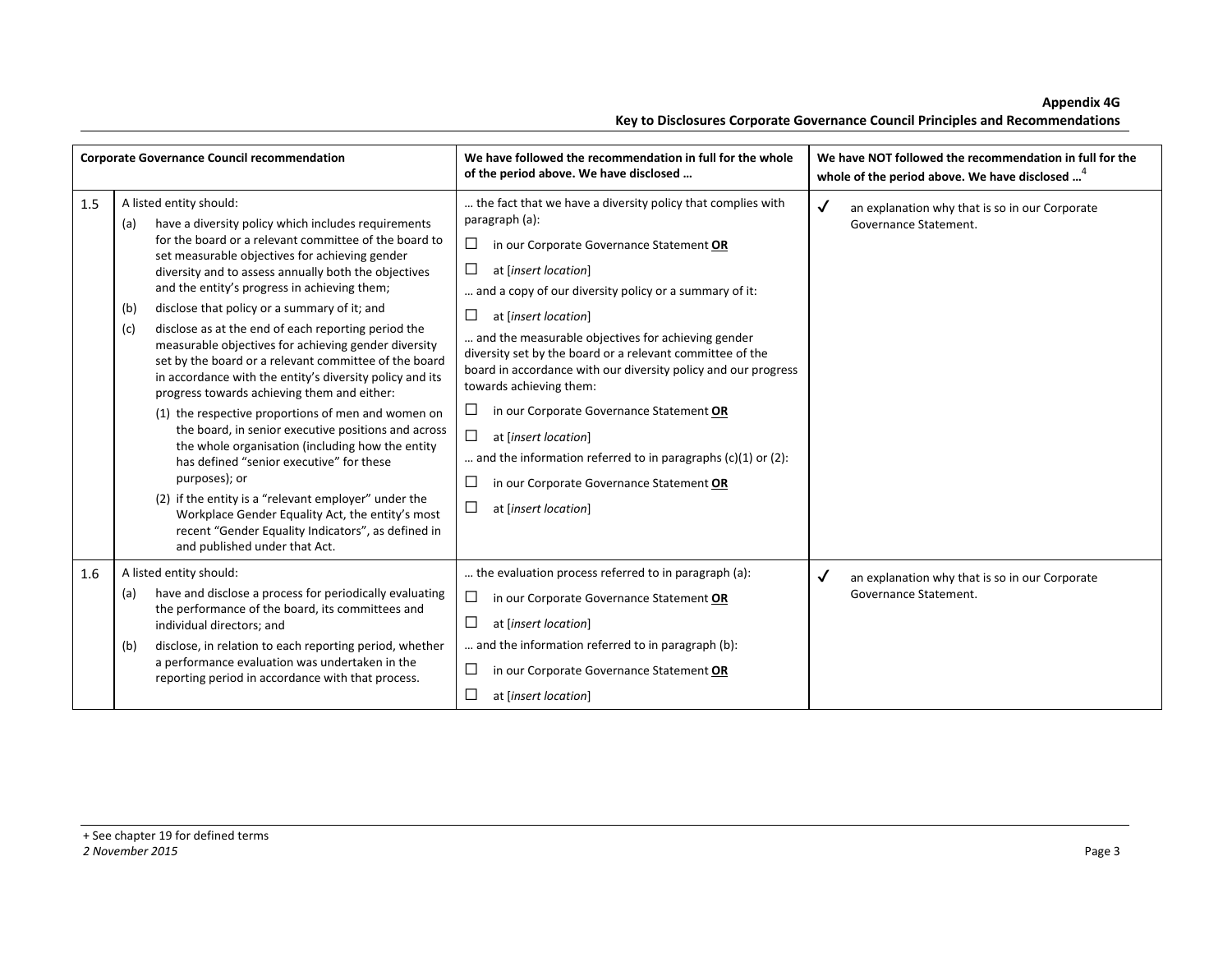**Appendix 4G Key to Disclosures Corporate Governance Council Principles and Recommendations** 

| <b>Corporate Governance Council recommendation</b> |                                                                                                                                                                                                                                                                                                                     | We have followed the recommendation in full for the whole<br>of the period above. We have disclosed                                                                                                                                               | We have NOT followed the recommendation in full for the<br>whole of the period above. We have disclosed <sup>4</sup> |
|----------------------------------------------------|---------------------------------------------------------------------------------------------------------------------------------------------------------------------------------------------------------------------------------------------------------------------------------------------------------------------|---------------------------------------------------------------------------------------------------------------------------------------------------------------------------------------------------------------------------------------------------|----------------------------------------------------------------------------------------------------------------------|
| 1.7                                                | A listed entity should:<br>have and disclose a process for periodically evaluating<br>(a)<br>the performance of its senior executives; and<br>disclose, in relation to each reporting period, whether<br>(b)<br>a performance evaluation was undertaken in the<br>reporting period in accordance with that process. | the evaluation process referred to in paragraph (a):<br>in our Corporate Governance Statement OR<br>at [insert location]<br>and the information referred to in paragraph (b):<br>in our Corporate Governance Statement OR<br>at [insert location] | an explanation why that is so in our Corporate<br>Governance Statement.                                              |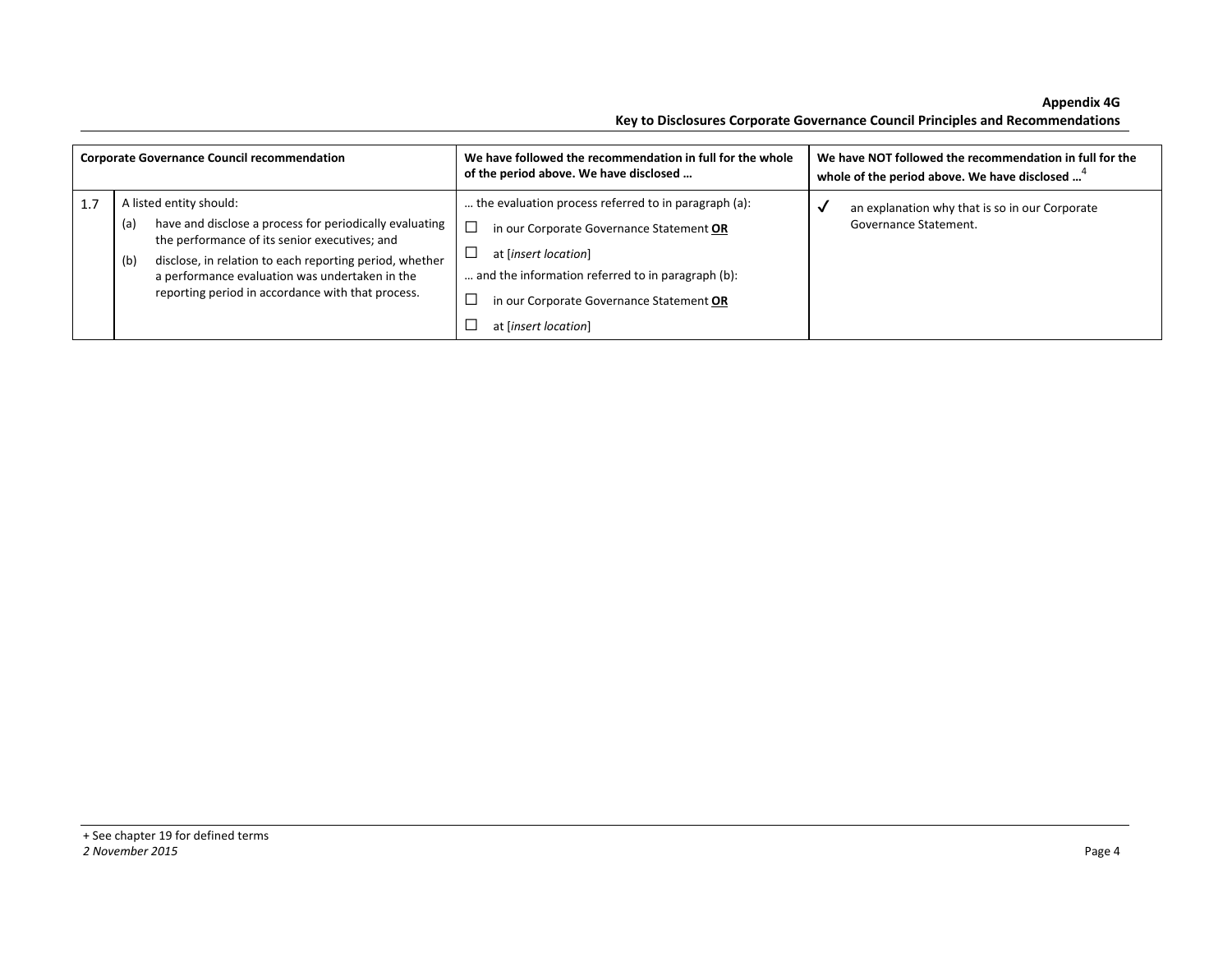| <b>Corporate Governance Council recommendation</b> |                                                                                                                                                                                                                                                                                                                                                                                                                                                                                                                                                                                                                                                                                                                                                                                                                                                                        | We have followed the recommendation in full for the whole<br>of the period above. We have disclosed                                                                                                                                                                                                                                                                                                                                                                                                                                                                                                                                                                                                                                                                                                                                                                                            | We have NOT followed the recommendation in full for the<br>whole of the period above. We have disclosed <sup>4</sup> |
|----------------------------------------------------|------------------------------------------------------------------------------------------------------------------------------------------------------------------------------------------------------------------------------------------------------------------------------------------------------------------------------------------------------------------------------------------------------------------------------------------------------------------------------------------------------------------------------------------------------------------------------------------------------------------------------------------------------------------------------------------------------------------------------------------------------------------------------------------------------------------------------------------------------------------------|------------------------------------------------------------------------------------------------------------------------------------------------------------------------------------------------------------------------------------------------------------------------------------------------------------------------------------------------------------------------------------------------------------------------------------------------------------------------------------------------------------------------------------------------------------------------------------------------------------------------------------------------------------------------------------------------------------------------------------------------------------------------------------------------------------------------------------------------------------------------------------------------|----------------------------------------------------------------------------------------------------------------------|
|                                                    | PRINCIPLE 2 - STRUCTURE THE BOARD TO ADD VALUE                                                                                                                                                                                                                                                                                                                                                                                                                                                                                                                                                                                                                                                                                                                                                                                                                         |                                                                                                                                                                                                                                                                                                                                                                                                                                                                                                                                                                                                                                                                                                                                                                                                                                                                                                |                                                                                                                      |
| 2.1                                                | The board of a listed entity should:<br>have a nomination committee which:<br>(a)<br>(1) has at least three members, a majority of whom<br>are independent directors; and<br>(2) is chaired by an independent director,<br>and disclose:<br>(3) the charter of the committee;<br>(4) the members of the committee; and<br>(5) as at the end of each reporting period, the<br>number of times the committee met throughout<br>the period and the individual attendances of the<br>members at those meetings; or<br>if it does not have a nomination committee,<br>(b)<br>disclose that fact and the processes it employs to<br>address board succession issues and to ensure that<br>the board has the appropriate balance of skills,<br>knowledge, experience, independence and diversity<br>to enable it to discharge its duties and<br>responsibilities effectively. | [If the entity complies with paragraph (a):]<br>the fact that we have a nomination committee that<br>complies with paragraphs (1) and (2):<br>ப<br>in our Corporate Governance Statement OR<br>at [insert location]<br>and a copy of the charter of the committee:<br>at [insert location]<br>⊔<br>and the information referred to in paragraphs (4) and (5):<br>⊔<br>in our Corporate Governance Statement OR<br>at [insert location]<br>⊔<br>[If the entity complies with paragraph (b):]<br>the fact that we do not have a nomination committee and<br>the processes we employ to address board succession issues<br>and to ensure that the board has the appropriate balance of<br>skills, knowledge, experience, independence and diversity to<br>enable it to discharge its duties and responsibilities effectively:<br>in our Corporate Governance Statement OR<br>at [insert location] | ✓<br>an explanation why that is so in our Corporate<br>Governance Statement.                                         |
| 2.2                                                | A listed entity should have and disclose a board skills<br>matrix setting out the mix of skills and diversity that the<br>board currently has or is looking to achieve in its<br>membership.                                                                                                                                                                                                                                                                                                                                                                                                                                                                                                                                                                                                                                                                           | our board skills matrix:<br>in our Corporate Governance Statement OR<br>$\checkmark$<br>at [insert location]                                                                                                                                                                                                                                                                                                                                                                                                                                                                                                                                                                                                                                                                                                                                                                                   | $\Box$<br>an explanation why that is so in our Corporate<br>Governance Statement.                                    |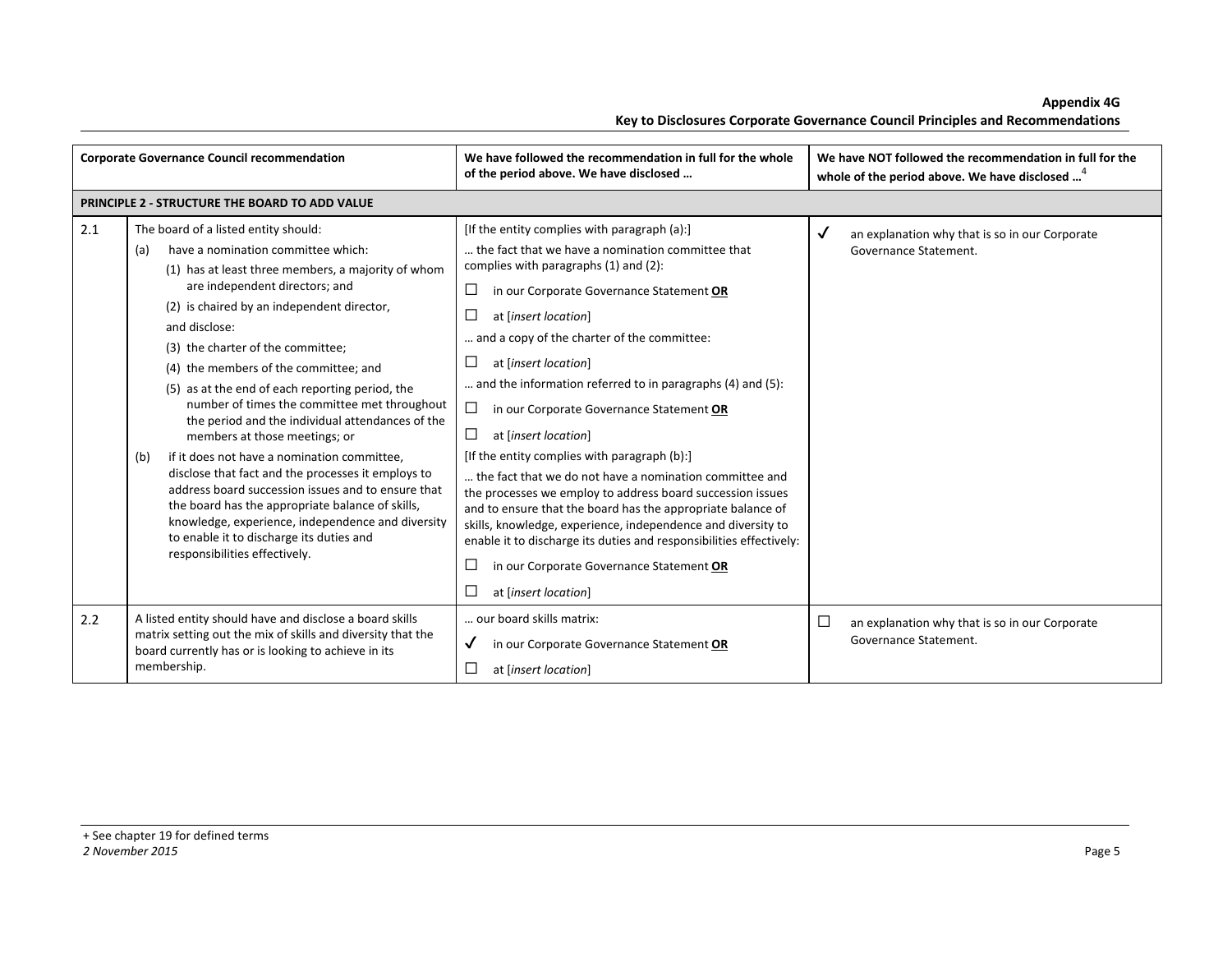**Appendix 4G** 

|  |  | Key to Disclosures Corporate Governance Council Principles and Recommendations |  |
|--|--|--------------------------------------------------------------------------------|--|
|  |  |                                                                                |  |

|     | <b>Corporate Governance Council recommendation</b>                                                                                                                                                                                                                                                                                                                                                                                                                                                                                                        | We have followed the recommendation in full for the whole<br>of the period above. We have disclosed                                                                                                                                                                                                                                                                     | We have NOT followed the recommendation in full for the<br>whole of the period above. We have disclosed <sup>4</sup>                                                                        |
|-----|-----------------------------------------------------------------------------------------------------------------------------------------------------------------------------------------------------------------------------------------------------------------------------------------------------------------------------------------------------------------------------------------------------------------------------------------------------------------------------------------------------------------------------------------------------------|-------------------------------------------------------------------------------------------------------------------------------------------------------------------------------------------------------------------------------------------------------------------------------------------------------------------------------------------------------------------------|---------------------------------------------------------------------------------------------------------------------------------------------------------------------------------------------|
| 2.3 | A listed entity should disclose:<br>the names of the directors considered by the board<br>(a)<br>to be independent directors;<br>if a director has an interest, position, association or<br>(b)<br>relationship of the type described in Box 2.3 but the<br>board is of the opinion that it does not compromise<br>the independence of the director, the nature of the<br>interest, position, association or relationship in<br>question and an explanation of why the board is of<br>that opinion; and<br>the length of service of each director.<br>(c) | the names of the directors considered by the board to be<br>independent directors:<br>in our Corporate Governance Statement<br>$\checkmark$<br>and, where applicable, the information referred to in<br>paragraph (b):<br>in our Corporate Governance Statement<br>and the length of service of each director:<br>$\checkmark$<br>in our Corporate Governance Statement | $\Box$<br>an explanation why that is so in our Corporate<br>Governance Statement                                                                                                            |
| 2.4 | A majority of the board of a listed entity should be<br>independent directors.                                                                                                                                                                                                                                                                                                                                                                                                                                                                            | the fact that we follow this recommendation:<br>$\Box$<br>in our Corporate Governance Statement OR<br>at [insert location]                                                                                                                                                                                                                                              | ✓<br>an explanation why that is so in our Corporate<br>Governance Statement.                                                                                                                |
| 2.5 | The chair of the board of a listed entity should be an<br>independent director and, in particular, should not be the<br>same person as the CEO of the entity.                                                                                                                                                                                                                                                                                                                                                                                             | the fact that we follow this recommendation:<br>$\Box$<br>in our Corporate Governance Statement OR<br>$\Box$<br>at [insert location]                                                                                                                                                                                                                                    | ✓<br>an explanation why that is so in our Corporate<br>Governance Statement.                                                                                                                |
| 2.6 | A listed entity should have a program for inducting new<br>directors and provide appropriate professional<br>development opportunities for directors to develop and<br>maintain the skills and knowledge needed to perform<br>their role as directors effectively.                                                                                                                                                                                                                                                                                        | the fact that we follow this recommendation:<br>in our Corporate Governance Statement.<br>$\checkmark$                                                                                                                                                                                                                                                                  | $\Box$<br>an explanation why that is so in our Corporate<br>Governance Statement OR<br>$\Box$<br>we are an externally managed entity and this<br>recommendation is therefore not applicable |
|     | <b>PRINCIPLE 3 - ACT ETHICALLY AND RESPONSIBLY</b>                                                                                                                                                                                                                                                                                                                                                                                                                                                                                                        |                                                                                                                                                                                                                                                                                                                                                                         |                                                                                                                                                                                             |
| 3.1 | A listed entity should:<br>have a code of conduct for its directors, senior<br>(a)<br>executives and employees; and<br>disclose that code or a summary of it.<br>(b)                                                                                                                                                                                                                                                                                                                                                                                      | our code of conduct or a summary of it:<br>in our Corporate Governance Statement.<br>$\checkmark$                                                                                                                                                                                                                                                                       | □<br>an explanation why that is so in our Corporate<br><b>Governance Statement</b>                                                                                                          |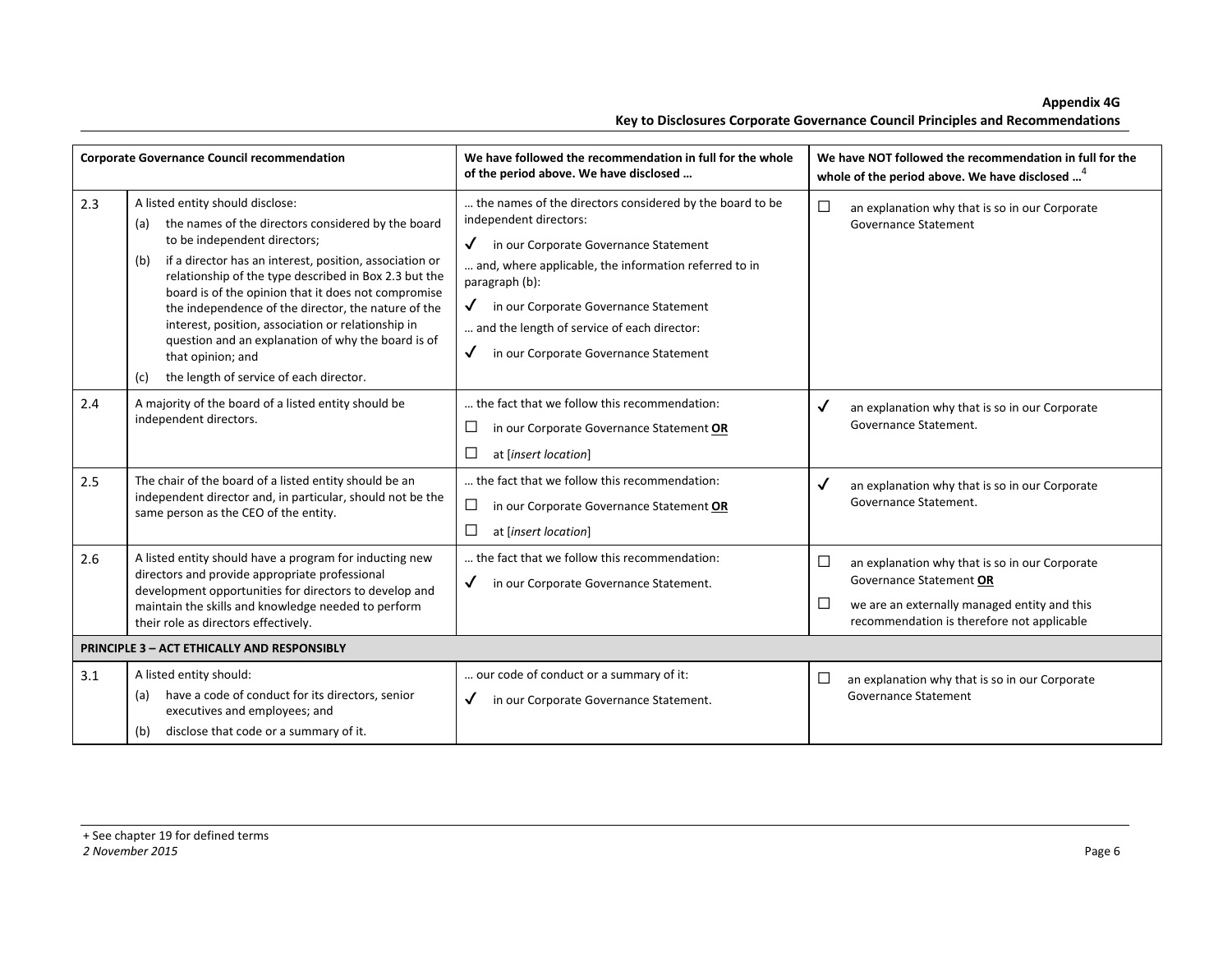| <b>Corporate Governance Council recommendation</b> |                                                                                                                                                                                                                                                                                                                                                                                                                                                                                                                                                                                                                                                                                                                                                                                                                                                                                                                                                                                        | We have followed the recommendation in full for the whole<br>of the period above. We have disclosed                                                                                                                                                                                                                                                                                                                                                                                                                                                                                                                                                                                                                                                                                                                                                                                                                     | We have NOT followed the recommendation in full for the<br>whole of the period above. We have disclosed <sup>4</sup> |
|----------------------------------------------------|----------------------------------------------------------------------------------------------------------------------------------------------------------------------------------------------------------------------------------------------------------------------------------------------------------------------------------------------------------------------------------------------------------------------------------------------------------------------------------------------------------------------------------------------------------------------------------------------------------------------------------------------------------------------------------------------------------------------------------------------------------------------------------------------------------------------------------------------------------------------------------------------------------------------------------------------------------------------------------------|-------------------------------------------------------------------------------------------------------------------------------------------------------------------------------------------------------------------------------------------------------------------------------------------------------------------------------------------------------------------------------------------------------------------------------------------------------------------------------------------------------------------------------------------------------------------------------------------------------------------------------------------------------------------------------------------------------------------------------------------------------------------------------------------------------------------------------------------------------------------------------------------------------------------------|----------------------------------------------------------------------------------------------------------------------|
|                                                    | <b>PRINCIPLE 4 - SAFEGUARD INTEGRITY IN CORPORATE REPORTING</b>                                                                                                                                                                                                                                                                                                                                                                                                                                                                                                                                                                                                                                                                                                                                                                                                                                                                                                                        |                                                                                                                                                                                                                                                                                                                                                                                                                                                                                                                                                                                                                                                                                                                                                                                                                                                                                                                         |                                                                                                                      |
| 4.1                                                | The board of a listed entity should:<br>have an audit committee which:<br>(a)<br>(1) has at least three members, all of whom are<br>non-executive directors and a majority of whom<br>are independent directors; and<br>(2) is chaired by an independent director, who is<br>not the chair of the board,<br>and disclose:<br>(3) the charter of the committee;<br>(4) the relevant qualifications and experience of the<br>members of the committee; and<br>(5) in relation to each reporting period, the number<br>of times the committee met throughout the<br>period and the individual attendances of the<br>members at those meetings; or<br>if it does not have an audit committee, disclose that<br>(b)<br>fact and the processes it employs that<br>independently verify and safeguard the integrity of<br>its corporate reporting, including the processes for<br>the appointment and removal of the external<br>auditor and the rotation of the audit engagement<br>partner. | [If the entity complies with paragraph (a):]<br>the fact that we have an audit committee that complies with<br>paragraphs (1) and (2):<br>$\Box$<br>in our Corporate Governance Statement OR<br>$\Box$<br>at [insert location]<br>and a copy of the charter of the committee:<br>$\Box$<br>at [insert location]<br>and the information referred to in paragraphs (4) and (5):<br>$\Box$<br>in our Corporate Governance Statement OR<br>□<br>at [insert location]<br>[If the entity complies with paragraph (b):]<br>the fact that we do not have an audit committee and the<br>processes we employ that independently verify and safeguard<br>the integrity of our corporate reporting, including the<br>processes for the appointment and removal of the external<br>auditor and the rotation of the audit engagement partner:<br>$\Box$<br>in our Corporate Governance Statement OR<br>$\Box$<br>at [insert location] | $\checkmark$<br>an explanation why that is so in our Corporate<br><b>Governance Statement</b>                        |
| 4.2                                                | The board of a listed entity should, before it approves the<br>entity's financial statements for a financial period, receive<br>from its CEO and CFO a declaration that, in their opinion,<br>the financial records of the entity have been properly<br>maintained and that the financial statements comply with<br>the appropriate accounting standards and give a true and<br>fair view of the financial position and performance of the<br>entity and that the opinion has been formed on the basis<br>of a sound system of risk management and internal<br>control which is operating effectively.                                                                                                                                                                                                                                                                                                                                                                                 | the fact that we follow this recommendation:<br>$\checkmark$<br>in our Corporate Governance Statement.                                                                                                                                                                                                                                                                                                                                                                                                                                                                                                                                                                                                                                                                                                                                                                                                                  | □<br>an explanation why that is so in our Corporate<br>Governance Statement                                          |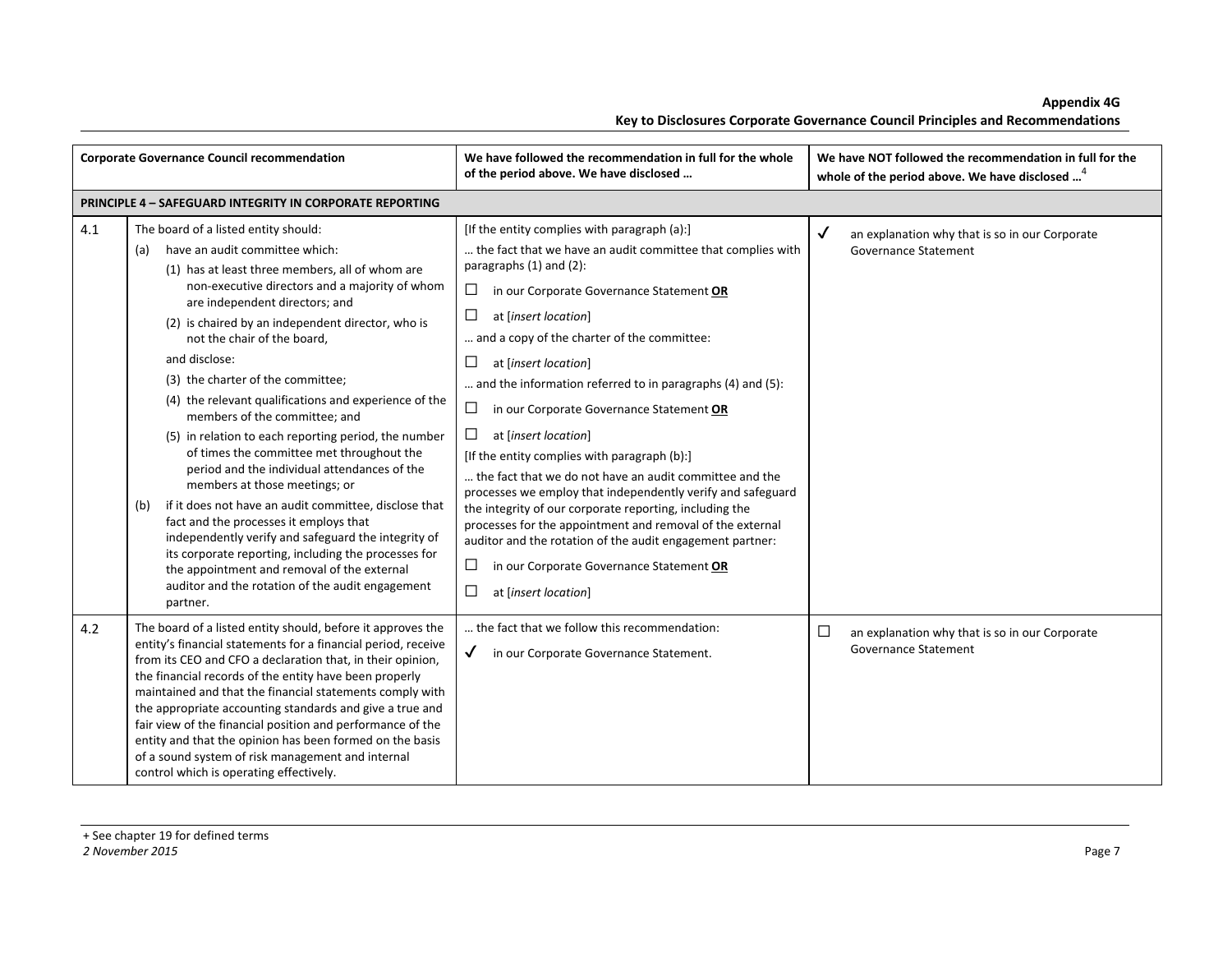**Appendix 4G** 

|     | <b>Corporate Governance Council recommendation</b>                                                                                                                                                     | We have followed the recommendation in full for the whole<br>of the period above. We have disclosed                                                    | We have NOT followed the recommendation in full for the<br>whole of the period above. We have disclosed <sup>4</sup>                                                                                                                          |
|-----|--------------------------------------------------------------------------------------------------------------------------------------------------------------------------------------------------------|--------------------------------------------------------------------------------------------------------------------------------------------------------|-----------------------------------------------------------------------------------------------------------------------------------------------------------------------------------------------------------------------------------------------|
| 4.3 | A listed entity that has an AGM should ensure that its<br>external auditor attends its AGM and is available to<br>answer questions from security holders relevant to the<br>audit.                     | the fact that we follow this recommendation:<br>in our Corporate Governance Statement.<br>$\checkmark$                                                 | $\Box$<br>an explanation why that is so in our Corporate<br>Governance Statement OR<br>П<br>we are an externally managed entity that does not hold<br>an annual general meeting and this recommendation is<br>therefore not applicable        |
|     | <b>PRINCIPLE 5 - MAKE TIMELY AND BALANCED DISCLOSURE</b>                                                                                                                                               |                                                                                                                                                        |                                                                                                                                                                                                                                               |
| 5.1 | A listed entity should:<br>have a written policy for complying with its<br>(a)<br>continuous disclosure obligations under the Listing<br>Rules; and<br>disclose that policy or a summary of it.<br>(b) | our continuous disclosure compliance policy or a summary of<br>in our Corporate Governance Statement.                                                  | $\Box$<br>an explanation why that is so in our Corporate<br><b>Governance Statement</b>                                                                                                                                                       |
|     | PRINCIPLE 6 - RESPECT THE RIGHTS OF SECURITY HOLDERS                                                                                                                                                   |                                                                                                                                                        |                                                                                                                                                                                                                                               |
| 6.1 | A listed entity should provide information about itself and<br>its governance to investors via its website.                                                                                            | information about us and our governance on our website:<br>✓<br>at www.beaconminerals.com.au                                                           | П<br>an explanation why that is so in our Corporate<br><b>Governance Statement</b>                                                                                                                                                            |
| 6.2 | A listed entity should design and implement an investor<br>relations program to facilitate effective two-way<br>communication with investors.                                                          | the fact that we follow this recommendation:<br>✓<br>in our Corporate Governance Statement                                                             | $\Box$<br>an explanation why that is so in our Corporate<br><b>Governance Statement</b>                                                                                                                                                       |
| 6.3 | A listed entity should disclose the policies and processes it<br>has in place to facilitate and encourage participation at<br>meetings of security holders.                                            | our policies and processes for facilitating and encouraging<br>participation at meetings of security holders:<br>in our Corporate Governance Statement | П<br>an explanation why that is so in our Corporate<br>Governance Statement OR<br>П<br>we are an externally managed entity that does not hold<br>periodic meetings of security holders and this<br>recommendation is therefore not applicable |
| 6.4 | A listed entity should give security holders the option to<br>receive communications from, and send communications<br>to, the entity and its security registry electronically.                         | the fact that we follow this recommendation:<br>√<br>in our Corporate Governance Statement.                                                            | $\Box$<br>an explanation why that is so in our Corporate<br><b>Governance Statement</b>                                                                                                                                                       |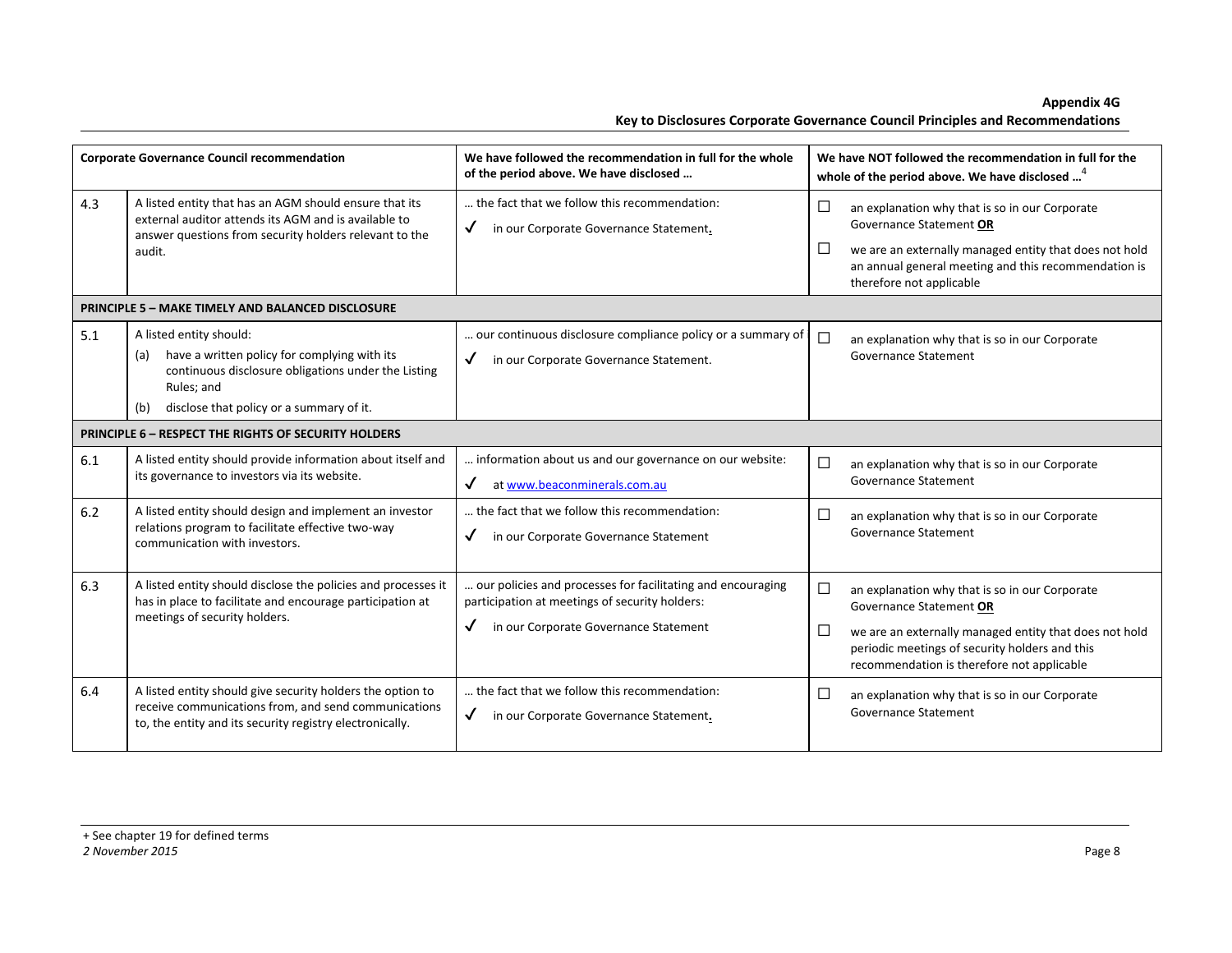| <b>Corporate Governance Council recommendation</b> |                                                                                                                                                                                                                                                                                                                                                                                                                                                                                                                                                                                                                                                                                                                                                    | We have followed the recommendation in full for the whole<br>of the period above. We have disclosed                                                                                                                                                                                                                                                                                                                                                                                                                                                                                                                                                                                                                                                                       | We have NOT followed the recommendation in full for the<br>whole of the period above. We have disclosed <sup>4</sup> |
|----------------------------------------------------|----------------------------------------------------------------------------------------------------------------------------------------------------------------------------------------------------------------------------------------------------------------------------------------------------------------------------------------------------------------------------------------------------------------------------------------------------------------------------------------------------------------------------------------------------------------------------------------------------------------------------------------------------------------------------------------------------------------------------------------------------|---------------------------------------------------------------------------------------------------------------------------------------------------------------------------------------------------------------------------------------------------------------------------------------------------------------------------------------------------------------------------------------------------------------------------------------------------------------------------------------------------------------------------------------------------------------------------------------------------------------------------------------------------------------------------------------------------------------------------------------------------------------------------|----------------------------------------------------------------------------------------------------------------------|
|                                                    | <b>PRINCIPLE 7 - RECOGNISE AND MANAGE RISK</b>                                                                                                                                                                                                                                                                                                                                                                                                                                                                                                                                                                                                                                                                                                     |                                                                                                                                                                                                                                                                                                                                                                                                                                                                                                                                                                                                                                                                                                                                                                           |                                                                                                                      |
| 7.1                                                | The board of a listed entity should:<br>have a committee or committees to oversee risk,<br>(a)<br>each of which:<br>(1) has at least three members, a majority of whom<br>are independent directors; and<br>(2) is chaired by an independent director,<br>and disclose:<br>(3) the charter of the committee;<br>(4) the members of the committee; and<br>(5) as at the end of each reporting period, the<br>number of times the committee met throughout<br>the period and the individual attendances of the<br>members at those meetings; or<br>if it does not have a risk committee or committees<br>(b)<br>that satisfy (a) above, disclose that fact and the<br>processes it employs for overseeing the entity's risk<br>management framework. | [If the entity complies with paragraph (a):]<br>the fact that we have a committee or committees to<br>oversee risk that comply with paragraphs (1) and (2):<br>□<br>in our Corporate Governance Statement OR<br>□<br>at [insert location]<br>and a copy of the charter of the committee:<br>$\Box$<br>at [insert location]<br>and the information referred to in paragraphs (4) and (5):<br>□<br>in our Corporate Governance Statement OR<br>$\Box$<br>at [insert location]<br>[If the entity complies with paragraph (b):]<br>the fact that we do not have a risk committee or<br>committees that satisfy (a) and the processes we employ for<br>overseeing our risk management framework:<br>□<br>in our Corporate Governance Statement OR<br>□<br>at [insert location] | √<br>an explanation why that is so in our Corporate<br><b>Governance Statement</b>                                   |
| 7.2                                                | The board or a committee of the board should:<br>review the entity's risk management framework at<br>(a)<br>least annually to satisfy itself that it continues to be<br>sound; and<br>disclose, in relation to each reporting period,<br>(b)<br>whether such a review has taken place.                                                                                                                                                                                                                                                                                                                                                                                                                                                             | the fact that board or a committee of the board reviews the<br>entity's risk management framework at least annually to<br>satisfy itself that it continues to be sound:<br>$\checkmark$<br>in our Corporate Governance Statement<br>and that such a review has taken place in the reporting<br>period covered by this Appendix 4G:<br>in our Corporate Governance Statement<br>√                                                                                                                                                                                                                                                                                                                                                                                          | $\Box$<br>an explanation why that is so in our Corporate<br>Governance Statement                                     |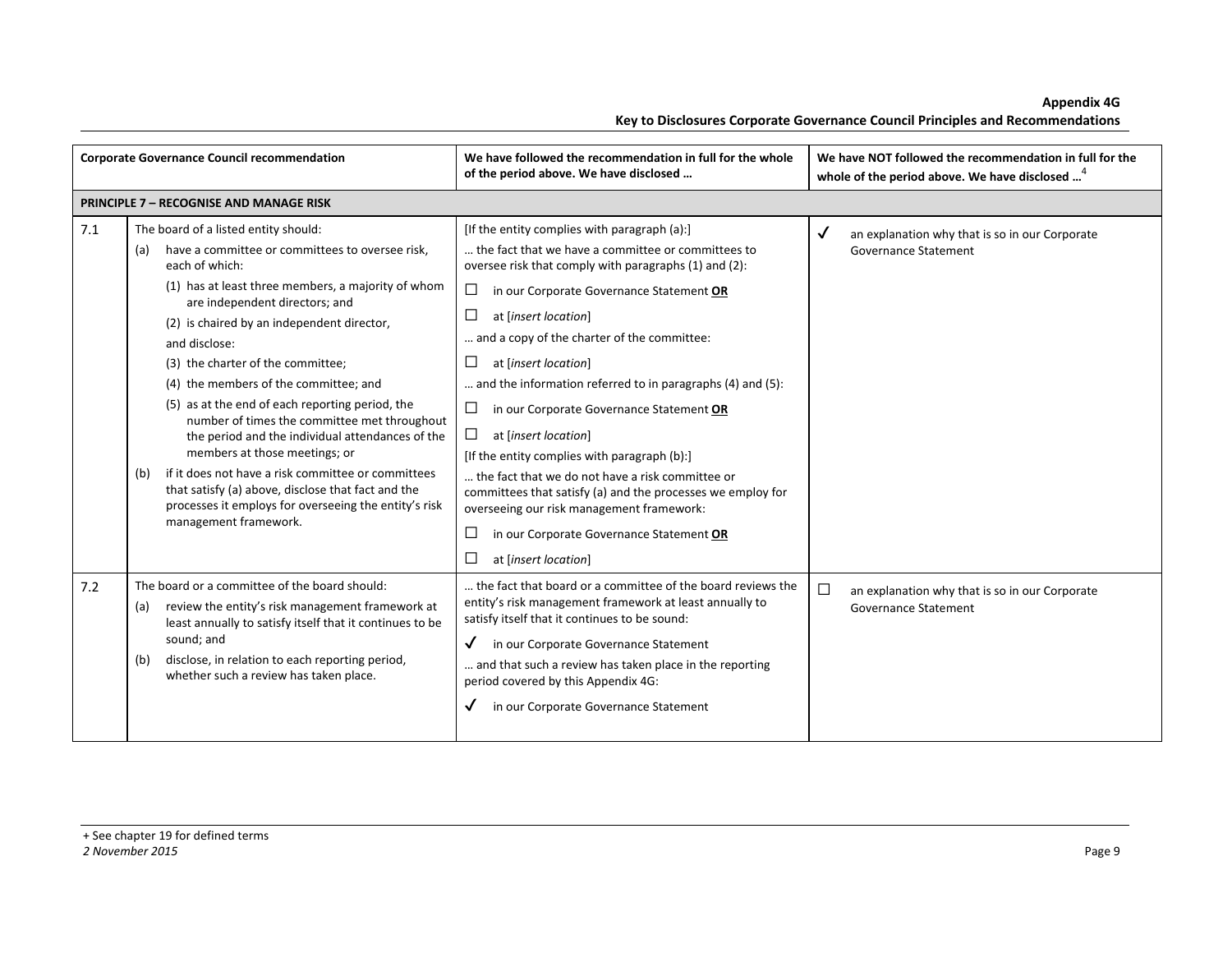|     | <b>Corporate Governance Council recommendation</b>                                                                                                                                                                                                                                                                                                                           | We have followed the recommendation in full for the whole<br>of the period above. We have disclosed                                                                                                                                                                                                                                                                                                                                                                                                                                   | We have NOT followed the recommendation in full for the<br>whole of the period above. We have disclosed <sup>4</sup> |
|-----|------------------------------------------------------------------------------------------------------------------------------------------------------------------------------------------------------------------------------------------------------------------------------------------------------------------------------------------------------------------------------|---------------------------------------------------------------------------------------------------------------------------------------------------------------------------------------------------------------------------------------------------------------------------------------------------------------------------------------------------------------------------------------------------------------------------------------------------------------------------------------------------------------------------------------|----------------------------------------------------------------------------------------------------------------------|
| 7.3 | A listed entity should disclose:<br>if it has an internal audit function, how the function<br>(a)<br>is structured and what role it performs; or<br>if it does not have an internal audit function, that<br>(b)<br>fact and the processes it employs for evaluating and<br>continually improving the effectiveness of its risk<br>management and internal control processes. | [If the entity complies with paragraph (a):]<br>how our internal audit function is structured and what role<br>it performs:<br>in our Corporate Governance Statement OR<br>at [insert location]<br>[If the entity complies with paragraph (b):]<br>the fact that we do not have an internal audit function and<br>the processes we employ for evaluating and continually<br>improving the effectiveness of our risk management and<br>internal control processes:<br>in our Corporate Governance Statement OR<br>at [insert location] | an explanation why that is so in our Corporate<br>√<br>Governance Statement                                          |
| 7.4 | A listed entity should disclose whether it has any material<br>exposure to economic, environmental and social<br>sustainability risks and, if it does, how it manages or<br>intends to manage those risks.                                                                                                                                                                   | whether we have any material exposure to economic,<br>environmental and social sustainability risks and, if we do,<br>how we manage or intend to manage those risks:<br>in our Corporate Governance Statement OR<br>at [insert location]                                                                                                                                                                                                                                                                                              | √<br>an explanation why that is so in our Corporate<br><b>Governance Statement</b>                                   |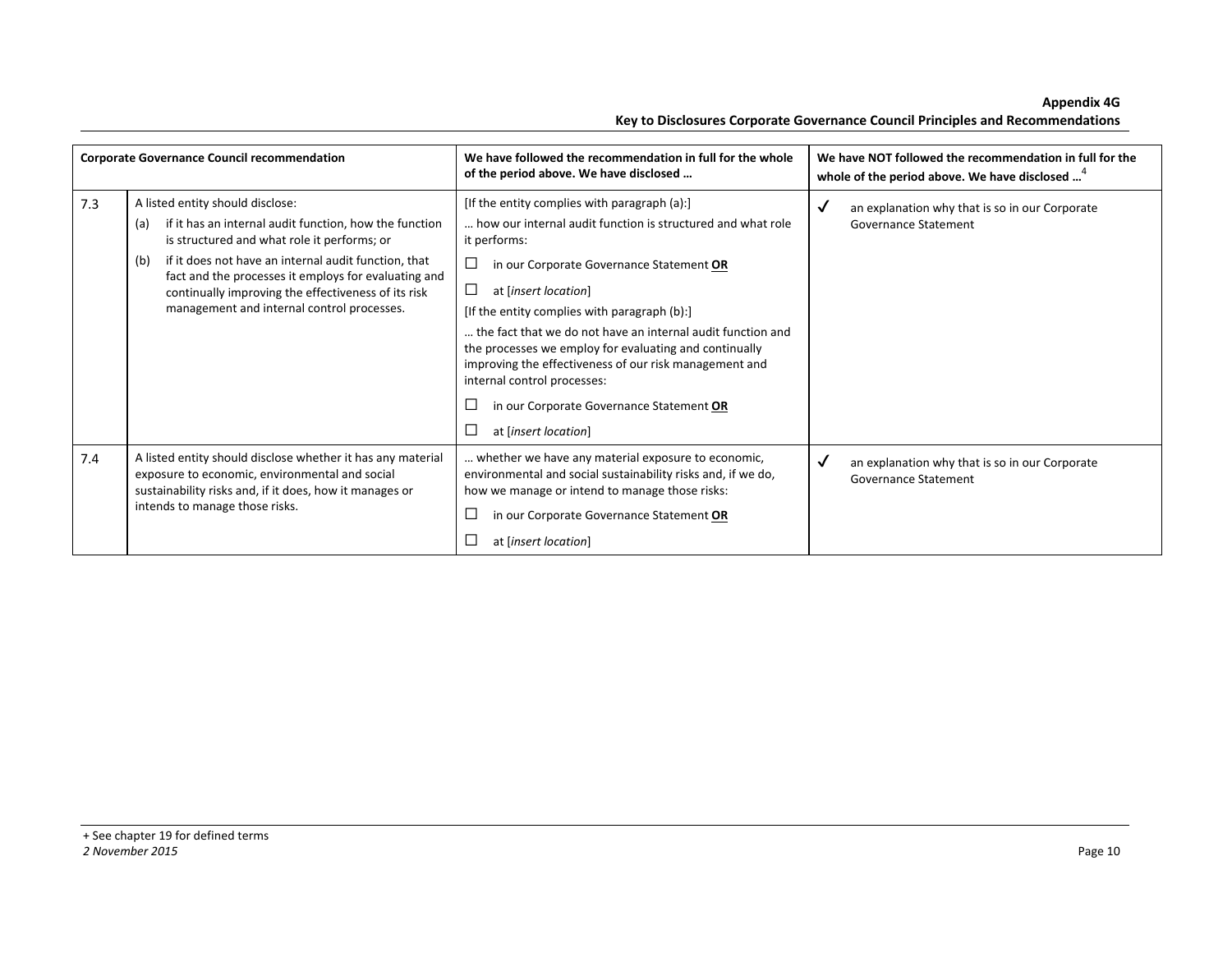| <b>Corporate Governance Council recommendation</b> |                                                                                                                                                                                                                                                                                                                                                                                                                                                                                                                                                                                                                                                                                                                                                                                                      | We have followed the recommendation in full for the whole<br>of the period above. We have disclosed                                                                                                                                                                                                                                                                                                                                                                                                                                                                                                                                                                                                                                                                                                                                          | We have NOT followed the recommendation in full for the<br>whole of the period above. We have disclosed <sup>4</sup>                                                                   |
|----------------------------------------------------|------------------------------------------------------------------------------------------------------------------------------------------------------------------------------------------------------------------------------------------------------------------------------------------------------------------------------------------------------------------------------------------------------------------------------------------------------------------------------------------------------------------------------------------------------------------------------------------------------------------------------------------------------------------------------------------------------------------------------------------------------------------------------------------------------|----------------------------------------------------------------------------------------------------------------------------------------------------------------------------------------------------------------------------------------------------------------------------------------------------------------------------------------------------------------------------------------------------------------------------------------------------------------------------------------------------------------------------------------------------------------------------------------------------------------------------------------------------------------------------------------------------------------------------------------------------------------------------------------------------------------------------------------------|----------------------------------------------------------------------------------------------------------------------------------------------------------------------------------------|
|                                                    | <b>PRINCIPLE 8 - REMUNERATE FAIRLY AND RESPONSIBLY</b>                                                                                                                                                                                                                                                                                                                                                                                                                                                                                                                                                                                                                                                                                                                                               |                                                                                                                                                                                                                                                                                                                                                                                                                                                                                                                                                                                                                                                                                                                                                                                                                                              |                                                                                                                                                                                        |
| 8.1                                                | The board of a listed entity should:<br>have a remuneration committee which:<br>(a)<br>(1) has at least three members, a majority of whom<br>are independent directors; and<br>(2) is chaired by an independent director,<br>and disclose:<br>(3) the charter of the committee;<br>(4) the members of the committee; and<br>(5) as at the end of each reporting period, the<br>number of times the committee met throughout<br>the period and the individual attendances of the<br>members at those meetings; or<br>if it does not have a remuneration committee,<br>(b)<br>disclose that fact and the processes it employs for<br>setting the level and composition of remuneration<br>for directors and senior executives and ensuring that<br>such remuneration is appropriate and not excessive. | [If the entity complies with paragraph (a):]<br>the fact that we have a remuneration committee that<br>complies with paragraphs (1) and (2):<br>□<br>in our Corporate Governance Statement OR<br>at [insert location]<br>and a copy of the charter of the committee:<br>$\Box$<br>at [insert location]<br>and the information referred to in paragraphs (4) and (5):<br>□<br>in our Corporate Governance Statement OR<br>$\Box$<br>at [insert location]<br>[If the entity complies with paragraph (b):]<br>the fact that we do not have a remuneration committee and<br>the processes we employ for setting the level and composition<br>of remuneration for directors and senior executives and<br>ensuring that such remuneration is appropriate and not<br>excessive:<br>in our Corporate Governance Statement OR<br>at [insert location] | ✓<br>an explanation why that is so in our Corporate<br>Governance Statement                                                                                                            |
| 8.2                                                | A listed entity should separately disclose its policies and<br>practices regarding the remuneration of non-executive<br>directors and the remuneration of executive directors and<br>other senior executives.                                                                                                                                                                                                                                                                                                                                                                                                                                                                                                                                                                                        | separately our remuneration policies and practices<br>regarding the remuneration of non-executive directors and<br>the remuneration of executive directors and other senior<br>executives:<br>in our Corporate Governance Statement.                                                                                                                                                                                                                                                                                                                                                                                                                                                                                                                                                                                                         | $\Box$<br>an explanation why that is so in our Corporate<br>Governance Statement OR<br>□<br>we are an externally managed entity and this<br>recommendation is therefore not applicable |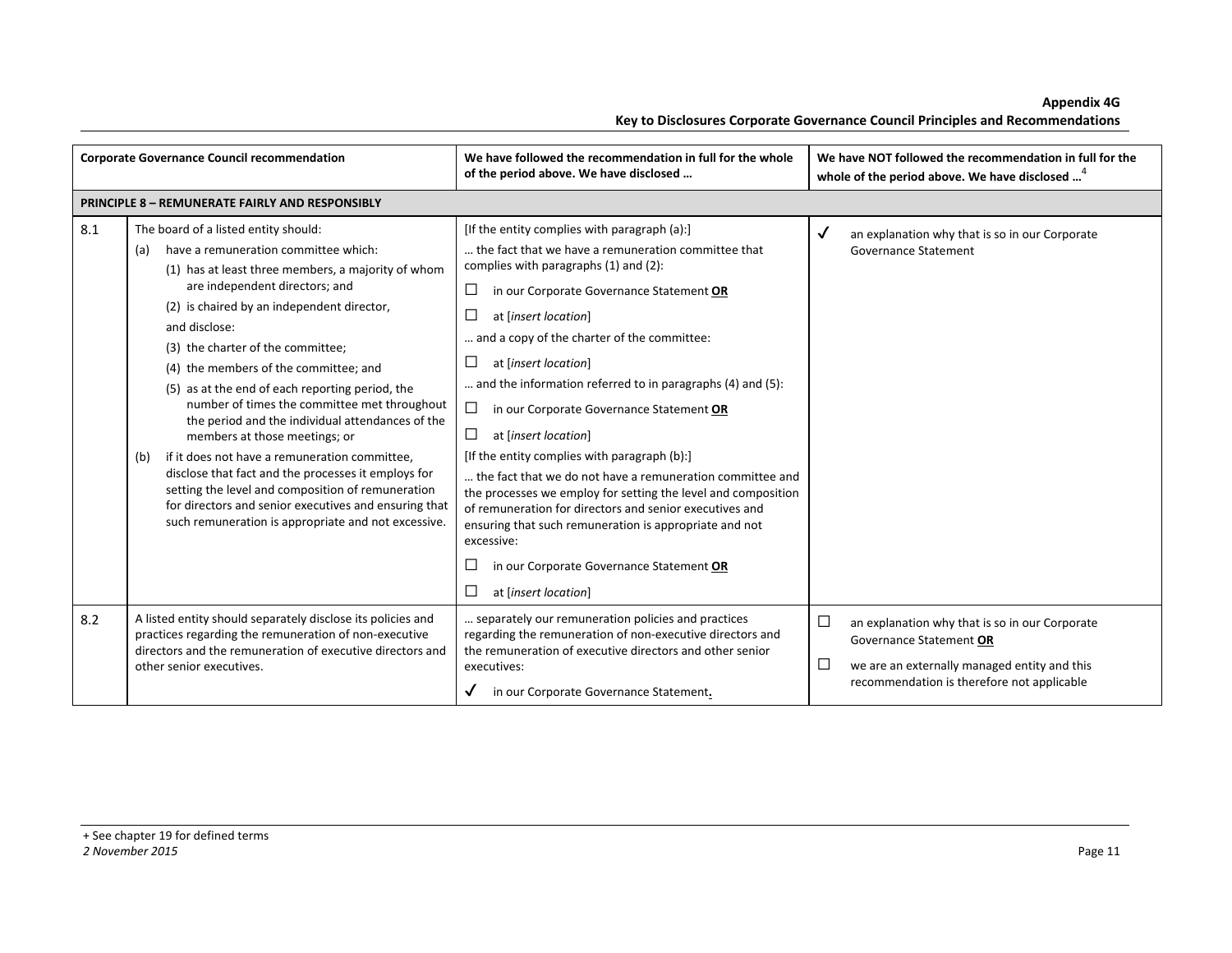**Appendix 4G** 

| <b>Appelluix 49</b>                                                            |
|--------------------------------------------------------------------------------|
| Key to Disclosures Corporate Governance Council Principles and Recommendations |

| <b>Corporate Governance Council recommendation</b> |                                                                                                                                                                                                                                                                                                                                                       | We have followed the recommendation in full for the whole<br>of the period above. We have disclosed | We have NOT followed the recommendation in full for the<br>whole of the period above. We have disclosed <sup>4</sup>                                                                                                                                                                    |
|----------------------------------------------------|-------------------------------------------------------------------------------------------------------------------------------------------------------------------------------------------------------------------------------------------------------------------------------------------------------------------------------------------------------|-----------------------------------------------------------------------------------------------------|-----------------------------------------------------------------------------------------------------------------------------------------------------------------------------------------------------------------------------------------------------------------------------------------|
| 8.3                                                | A listed entity which has an equity-based remuneration<br>scheme should:<br>have a policy on whether participants are permitted<br>(a)<br>to enter into transactions (whether through the use<br>of derivatives or otherwise) which limit the<br>economic risk of participating in the scheme; and<br>disclose that policy or a summary of it.<br>(b) | our policy on this issue or a summary of it:<br>in our Corporate Governance Statement               | an explanation why that is so in our Corporate<br>Governance Statement OR<br>we do not have an equity-based remuneration scheme<br>and this recommendation is therefore not applicable OR<br>we are an externally managed entity and this<br>recommendation is therefore not applicable |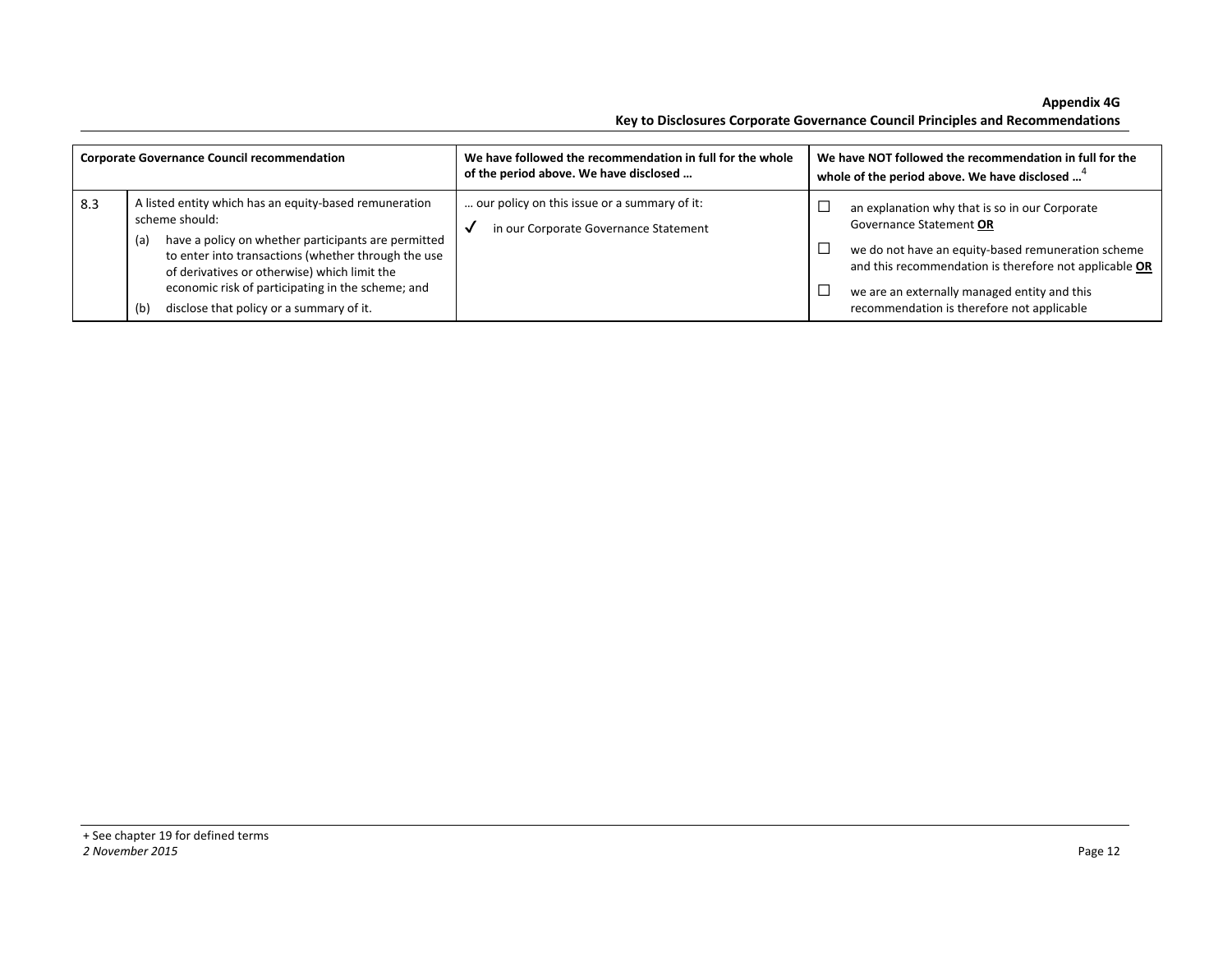

### **CORPORATE GOVERNANCE STATEMENT FOR THE YEAR ENDED 30 JUNE 2019**

The policies and practices developed and implemented by the Board over many years meet or exceed the Principles and Recommendations set out in ASX's 3<sup>rd</sup> Edition Corporate Governance Council Guidelines (ASX Guidelines).

The statement was approved by the Board of Beacon Minerals Limited and is current as at 27 September 2019. The statement and information identified therein are available on the Company's website at www.beaconminerals.com.au under the Corporate Governance Section.

|     | <b>ASX RECOMMENDATION</b>                                                                                                                                          | <b>STATEMENT COMMENTARY</b>                                                                                                                                                                                                                                                                                                                                                                                                                         | <b>COMPLIANT WITH</b> |
|-----|--------------------------------------------------------------------------------------------------------------------------------------------------------------------|-----------------------------------------------------------------------------------------------------------------------------------------------------------------------------------------------------------------------------------------------------------------------------------------------------------------------------------------------------------------------------------------------------------------------------------------------------|-----------------------|
|     |                                                                                                                                                                    |                                                                                                                                                                                                                                                                                                                                                                                                                                                     | <b>ASX</b>            |
|     |                                                                                                                                                                    |                                                                                                                                                                                                                                                                                                                                                                                                                                                     | <b>RECOMMENDATION</b> |
|     | Principal 1: Lay solid foundations for management and oversight                                                                                                    |                                                                                                                                                                                                                                                                                                                                                                                                                                                     |                       |
|     |                                                                                                                                                                    | A listed entity should establish and disclose the respective roles and responsibility of its board and management and                                                                                                                                                                                                                                                                                                                               |                       |
|     | how their performance is monitored and evaluated.                                                                                                                  |                                                                                                                                                                                                                                                                                                                                                                                                                                                     |                       |
|     | 1.1 A listed entity should disclose:                                                                                                                               |                                                                                                                                                                                                                                                                                                                                                                                                                                                     |                       |
| (a) | the<br>respective<br>roles<br>and<br>responsibilities of its board and<br>management; and                                                                          | The Directors monitor the business affairs of the<br>Company on behalf of Shareholders and have adopted<br>a Corporate Governance Plan which is designed to<br>encourage Directors to focus their attention on<br>accountability, risk management and ethical conduct.<br>The Board Charter sets out the Board's role, powers<br>and duties and establishes the functions reserved for<br>the Board and those which are delegated to<br>management. | Yes                   |
| (b) | matters<br>those<br>expressly<br>reserved to the board and those<br>delegated to management.                                                                       | The Company's Board Charter is located on the<br>Company's website which sets out the role, powers<br>and responsibility of the Board.                                                                                                                                                                                                                                                                                                              | Yes                   |
|     | 1.2 A listed entity should:                                                                                                                                        |                                                                                                                                                                                                                                                                                                                                                                                                                                                     |                       |
| (a) | undertake appropriate checks<br>before appointing a person, or<br>putting forward to security<br>holders a candidate for election<br>as a director; and            | Appropriate background checks are, to be carried out<br>prior to any Board appointments.                                                                                                                                                                                                                                                                                                                                                            | Yes                   |
| (b) | Provide security holders with all<br>material information in<br>its<br>possession relevant to a decision<br>on whether or not to elect or re-<br>elect a director. | All material information relevant to a decision about<br>each candidate for election will be contained in the<br>Notice of Meeting.                                                                                                                                                                                                                                                                                                                 | <b>Yes</b>            |
|     | 1.3 A listed entity should have a<br>written agreement with each<br>director and senior executive<br>setting out the terms of their<br>appointment.                | Directors are not appointed for specific terms and are<br>subject to rotational requirements for re-election.<br>Criterion for continued office is effective contribution,<br>which is regularly reviewed in the evaluation of the<br>Board's performance.                                                                                                                                                                                          | Yes                   |

#### **BEACON MINERALS LIMITED ACN 119 611 559**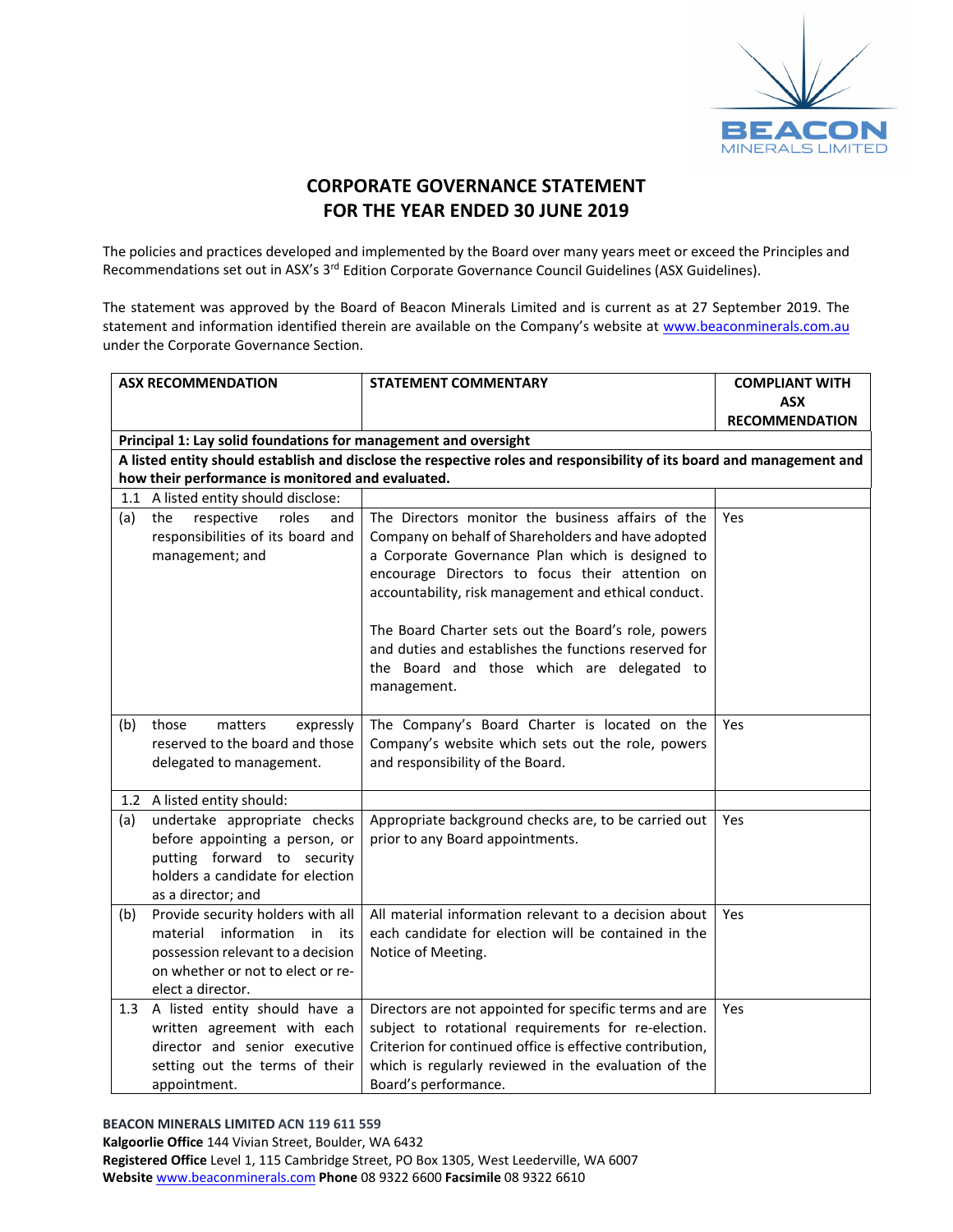

|         |                                                                                                                                                                                                                                                                                    | Directors have written agreements setting out the<br>terms of their appointment.                                                                                                                                                                                                                                                                                                                                                                                                                                                                                                                                                                                                                                                                                                                                                                                                                                                                                                                                                                                                                                                                                                                                                                                                                                                                                                                                           |     |
|---------|------------------------------------------------------------------------------------------------------------------------------------------------------------------------------------------------------------------------------------------------------------------------------------|----------------------------------------------------------------------------------------------------------------------------------------------------------------------------------------------------------------------------------------------------------------------------------------------------------------------------------------------------------------------------------------------------------------------------------------------------------------------------------------------------------------------------------------------------------------------------------------------------------------------------------------------------------------------------------------------------------------------------------------------------------------------------------------------------------------------------------------------------------------------------------------------------------------------------------------------------------------------------------------------------------------------------------------------------------------------------------------------------------------------------------------------------------------------------------------------------------------------------------------------------------------------------------------------------------------------------------------------------------------------------------------------------------------------------|-----|
| 1.4     | The company secretary of a<br>listed<br>entity<br>should<br>be<br>accountable directly to the<br>board, through the chair, on all<br>matters to do with the proper<br>functioning of the board.                                                                                    | The Board has access to the Company Secretary, who<br>is accountable directly to the Board, through the Chair,<br>on all matters to do with the proper functioning of the<br>Board.                                                                                                                                                                                                                                                                                                                                                                                                                                                                                                                                                                                                                                                                                                                                                                                                                                                                                                                                                                                                                                                                                                                                                                                                                                        | Yes |
| $1.5\,$ | A listed entity should:                                                                                                                                                                                                                                                            |                                                                                                                                                                                                                                                                                                                                                                                                                                                                                                                                                                                                                                                                                                                                                                                                                                                                                                                                                                                                                                                                                                                                                                                                                                                                                                                                                                                                                            |     |
| (a)     | have a diversity policy which<br>includes requirements for the<br>board or a relevant committee<br>of the board to set measurable<br>objectives for achieving gender<br>diversity and to assess annually<br>both the objectives and the<br>entity's progress in achieving<br>them; | The Company's Diversity Policy, which is included in<br>Schedule 10 of the Company's Corporate Governance<br>Plan, recognises the benefits arising from employee<br>and Board diversity, including a broader pool of high<br>quality employees, improving employee retention,<br>accessing different perspectives and ideas and<br>benefiting from all available talent. Diversity includes,<br>but is not limited to, gender, age, ethnicity and cultural<br>background.<br>The Board is responsible for developing measurable<br>objectives and strategies to meet the Objectives of the<br>Diversity Policy (Measureable Objectives)<br>and<br>monitoring the<br>progress of the Measureable<br>Objectives through monitoring, evaluation and<br>reporting mechanisms listed below.<br>The Board may also set Measurable Objectives for<br>achieving gender diversity and monitoring their<br>achievement.<br>The Board will conduct all Board appointment<br>processes in a manner that promotes gender diversity,<br>including establishing a structured approach for<br>identifying a pool of candidates, using external experts<br>where necessary.<br>Due to the scale of the Company's operations and the<br>limited number of employees, the Company has not<br>yet set Measurable Objectives for achieving gender<br>diversity. The Company will consider establishing<br>measurable objectives as it develops. | Yes |
|         |                                                                                                                                                                                                                                                                                    |                                                                                                                                                                                                                                                                                                                                                                                                                                                                                                                                                                                                                                                                                                                                                                                                                                                                                                                                                                                                                                                                                                                                                                                                                                                                                                                                                                                                                            |     |
| (b)     | disclose<br>that<br>policy<br>or<br>a<br>summary of it; and                                                                                                                                                                                                                        | A copy of the Company's Diversity Policy is included in<br>the Company's Corporate Governance Plan and is<br>available on the "Corporate Governance" page of the<br>Company's website www.beaconminerals.com.au.                                                                                                                                                                                                                                                                                                                                                                                                                                                                                                                                                                                                                                                                                                                                                                                                                                                                                                                                                                                                                                                                                                                                                                                                           | Yes |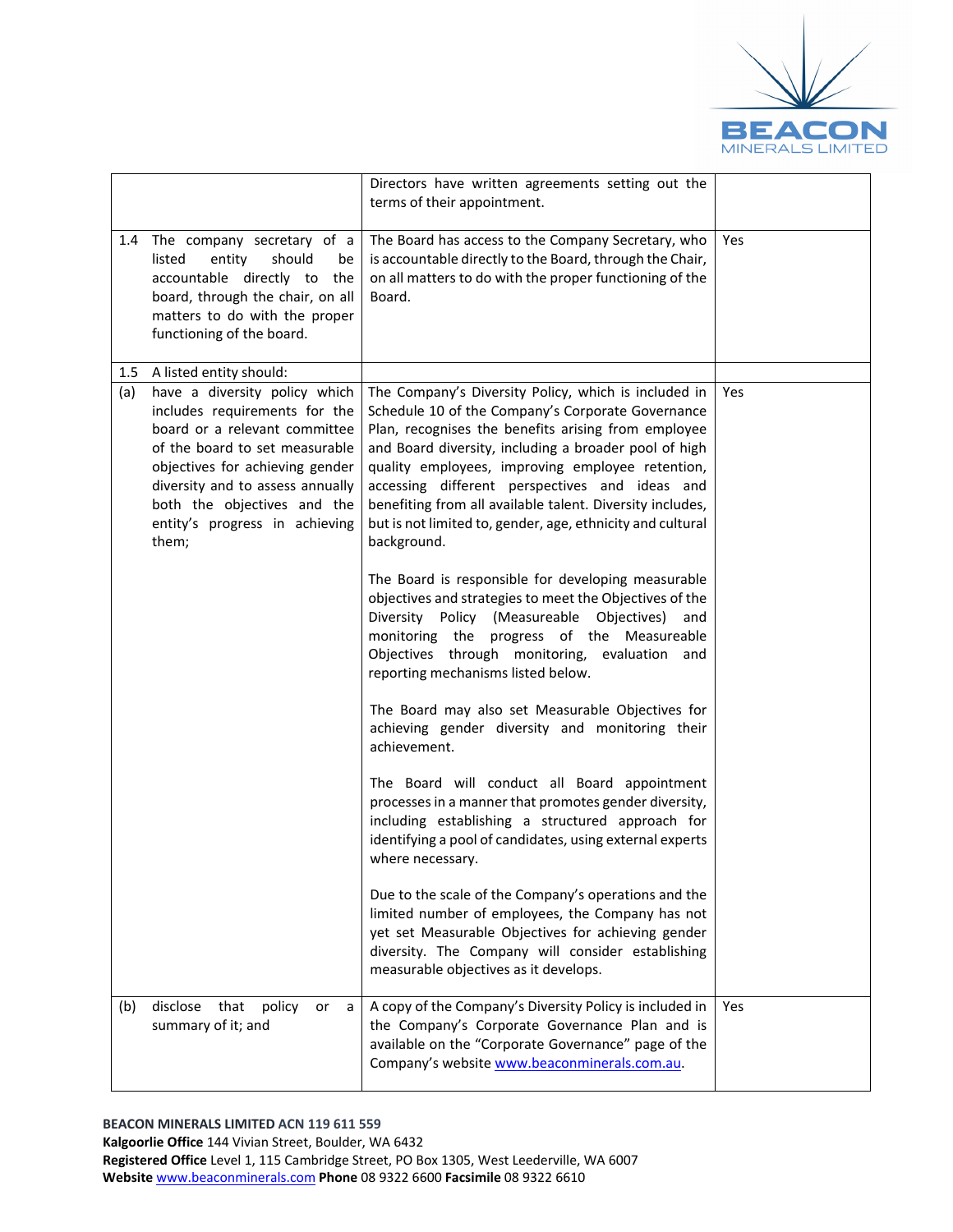

| disclose as at the end of each<br>(c)<br>reporting period the measurable<br>for achieving gender diversity<br>set by the Board in accordance<br>with the entity's diversity policy<br>and<br>its<br>progress<br>towards<br>achieving them and either;<br>the respective portions of men<br>(i)<br>and woman on the board, in<br>senior executive positions and<br>across the whole organisation<br>(including how the entity has<br>defined senior executives for<br>these purposes; | Due to the limited number of employees, the<br>Company has not yet set measurable objectives for<br>achieving gender diversity. The Company will consider<br>establishing measurable objectives as it develops.<br>The Company currently comprises of the following<br>percentages of females;<br>25% of the Board<br>$\bullet$<br>17% Senior Management<br>$\bullet$<br>38% of the Company's total workforce<br>$\bullet$ | No<br>Yes  |  |  |
|--------------------------------------------------------------------------------------------------------------------------------------------------------------------------------------------------------------------------------------------------------------------------------------------------------------------------------------------------------------------------------------------------------------------------------------------------------------------------------------|----------------------------------------------------------------------------------------------------------------------------------------------------------------------------------------------------------------------------------------------------------------------------------------------------------------------------------------------------------------------------------------------------------------------------|------------|--|--|
| if the entity is a 'relevant entity'<br>(ii)<br>under the Workplace Gender<br>Equality Act, the entity's most<br>'Gender<br>recent<br>Equality<br>Indicators', as defined in and<br>published under the Act.<br>1.6 A listed entity should:                                                                                                                                                                                                                                          | The Company is not a 'relevant entity' under the<br>Workplace Gender Equality Act.                                                                                                                                                                                                                                                                                                                                         | N/A        |  |  |
| have and disclose a process for<br>(a)<br>evaluating<br>periodically<br>the<br>performance of the board, its<br>committees<br>and<br>individual<br>directors; and                                                                                                                                                                                                                                                                                                                    | The Board has adopted a policy to assist in evaluating<br>the performance of senior executives, which is<br>contained in Schedule 6 of its Corporate Governance<br>Plan (Disclosure - Performance Evaluation).                                                                                                                                                                                                             | Yes        |  |  |
| disclose, in relation to each<br>(b)<br>reporting period, whether a<br>performance evaluation was<br>undertaken in the reporting<br>period in accordance with that<br>process.                                                                                                                                                                                                                                                                                                       | The Company will put a formal process in place as and<br>when the Company's structure justifies it.                                                                                                                                                                                                                                                                                                                        | No         |  |  |
| A listed entity should:<br>1.7                                                                                                                                                                                                                                                                                                                                                                                                                                                       |                                                                                                                                                                                                                                                                                                                                                                                                                            |            |  |  |
| have and disclose a process for<br>(a)<br>periodically<br>evaluating<br>the<br>performance of its senior<br>executives; and                                                                                                                                                                                                                                                                                                                                                          | The Board monitors the performance of senior<br>executives including measuring actual performance of<br>senior executives against planned performance.                                                                                                                                                                                                                                                                     | No         |  |  |
| disclose, in relation to each<br>(b)<br>reporting period, whether a<br>performance evaluation was<br>undertaken in the reporting<br>period in accordance with that<br>process.<br>Principal 2: Structure of the board to add value                                                                                                                                                                                                                                                   | The Company performs annual reviews for senior<br>executives.                                                                                                                                                                                                                                                                                                                                                              | <b>Yes</b> |  |  |
| A listed entity should have a board of an appropriate size, composition, skills and commitment to enable it to                                                                                                                                                                                                                                                                                                                                                                       |                                                                                                                                                                                                                                                                                                                                                                                                                            |            |  |  |
| discharge its duties effectively.                                                                                                                                                                                                                                                                                                                                                                                                                                                    |                                                                                                                                                                                                                                                                                                                                                                                                                            |            |  |  |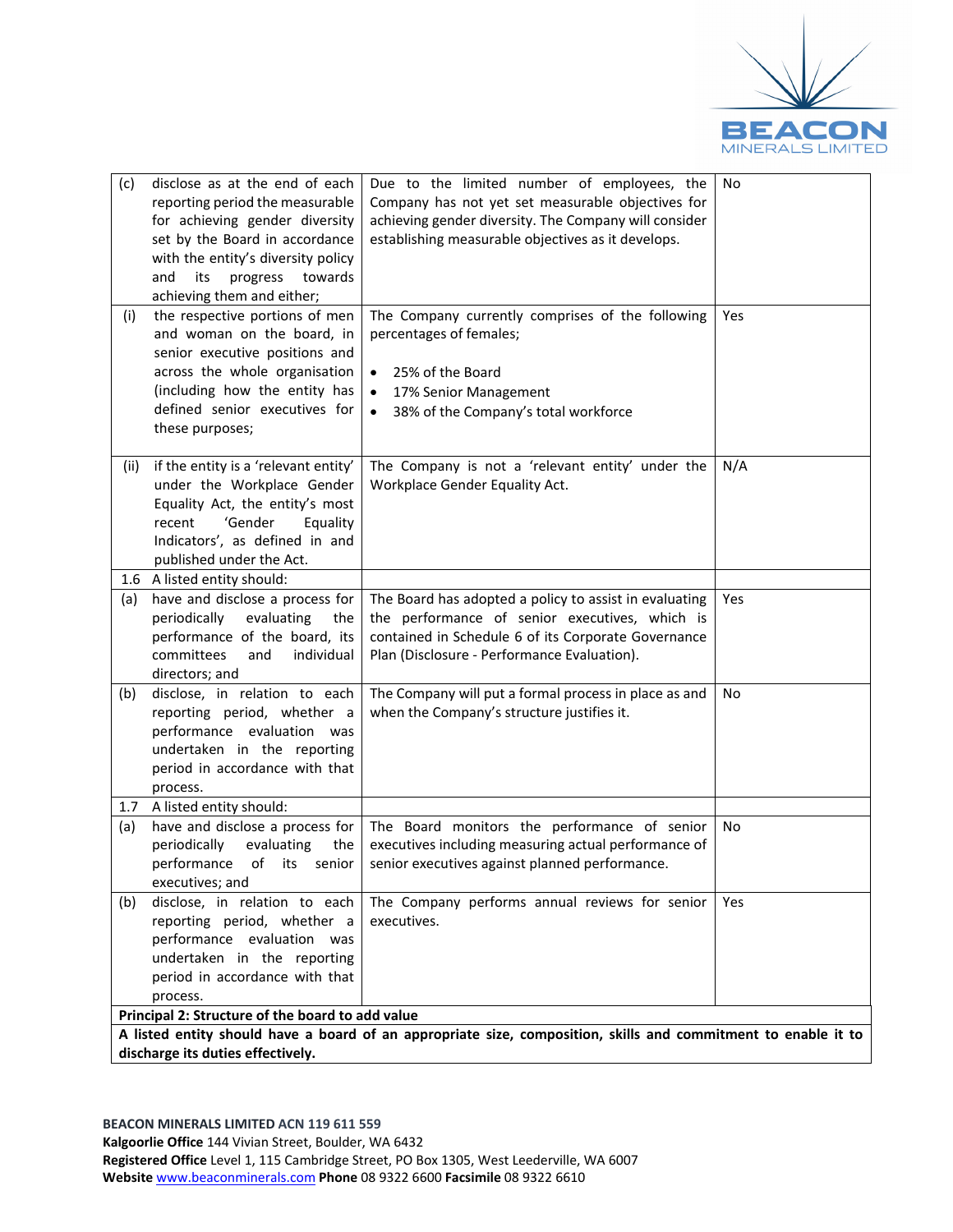

| 2.1<br>should              | The board of a listed entity                                                                                                                                                                                                                                                                                                                              |                                                                                                                                                                                                                                                                     |     |
|----------------------------|-----------------------------------------------------------------------------------------------------------------------------------------------------------------------------------------------------------------------------------------------------------------------------------------------------------------------------------------------------------|---------------------------------------------------------------------------------------------------------------------------------------------------------------------------------------------------------------------------------------------------------------------|-----|
| (a)<br>which;              | have a nomination committee                                                                                                                                                                                                                                                                                                                               | Given the structure of the Board, the Board has not<br>established a separate nomination committee.                                                                                                                                                                 | No  |
| (i)                        | least<br>three<br>has<br>at<br>members, a majority of<br>whom are independent;<br>and                                                                                                                                                                                                                                                                     | See 2.1 (a).                                                                                                                                                                                                                                                        | N/A |
| (ii)                       | is<br>chaired<br>by<br>an<br>independent director                                                                                                                                                                                                                                                                                                         | See 2.1 (a).                                                                                                                                                                                                                                                        | N/A |
| and disclose:<br>(iii) the | of<br>charter<br>the<br>committee;                                                                                                                                                                                                                                                                                                                        | The charter of the nomination committee is contained<br>in Schedule 5 of the Company's Corporate Governance<br>Plan and is available on the "Corporate Governance"<br>of<br>the<br>Company's<br>website<br>page<br>www.beaconminerals.com.au.                       | Yes |
| (iv) the                   | of<br>members<br>the<br>committee                                                                                                                                                                                                                                                                                                                         | See 2.1 (a).                                                                                                                                                                                                                                                        | N/A |
|                            | (v) as at the end of each<br>reporting<br>period,<br>the<br>number of times<br>the<br>committee met throughout<br>period<br>the<br>and<br>the<br>individual attendances of<br>those members at those<br>meetings; or                                                                                                                                      | See 2.1 (a).                                                                                                                                                                                                                                                        | N/A |
| (b)<br>board<br>discharge  | if it does not have a nomination<br>committee, disclose that fact<br>and the processes it employees<br>to address board succession<br>issues and to ensure that the<br>has the<br>appropriate<br>balance of skills, knowledge,<br>experience, independence and<br>diversity to enable<br>it.<br>to<br>duties<br>its<br>and<br>responsibility effectively. | Until a nomination committee is established, the<br>Board will<br>undertake the obligations of the<br>nomination committee in connection with evaluating<br>the performance of senior executives in accordance<br>with Schedule 6 of its Corporate Governance Plan. | Yes |
| diversity                  | 2.2 A listed entity should have and<br>disclose a board skills matrix<br>setting out the mix of skills and<br>that<br>the<br>board<br>currently has or is looking to<br>achieve in its membership.                                                                                                                                                        | The Board has a skills matrix covering the following key<br>areas of knowledge and experience:<br>Mine and Project Development<br>Metallurgy<br>$\bullet$<br>Health, Safety and Environment<br>$\bullet$<br>Commercial<br>Finance (Accounting)                      | Yes |

#### **BEACON MINERALS LIMITED ACN 119 611 559**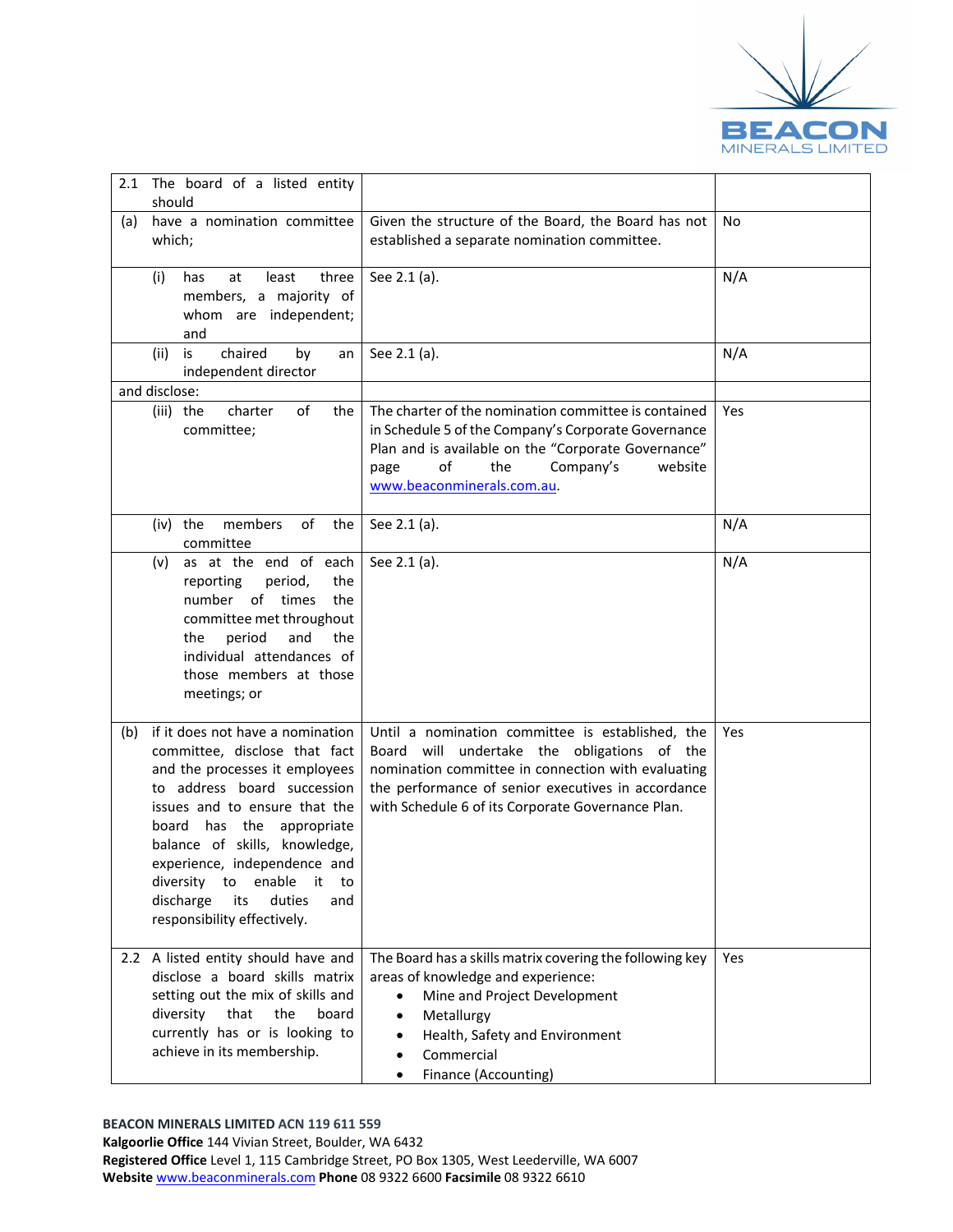

|     |                                                                                                                                                                                                                                                                                                                                                                              | When a Board vacancy occurs, the Nomination<br>Committee identifies the particular skills, diversity,<br>experience and expertise that will best complement<br>Board effectiveness, and then undertakes a process to<br>identify candidates who meet those criteria.                                                                                                                                                                                                                                                                                                                                                                                                                                                                                                                    |            |
|-----|------------------------------------------------------------------------------------------------------------------------------------------------------------------------------------------------------------------------------------------------------------------------------------------------------------------------------------------------------------------------------|-----------------------------------------------------------------------------------------------------------------------------------------------------------------------------------------------------------------------------------------------------------------------------------------------------------------------------------------------------------------------------------------------------------------------------------------------------------------------------------------------------------------------------------------------------------------------------------------------------------------------------------------------------------------------------------------------------------------------------------------------------------------------------------------|------------|
| 2.3 | A listed entity should disclose:<br>the names of the directors                                                                                                                                                                                                                                                                                                               |                                                                                                                                                                                                                                                                                                                                                                                                                                                                                                                                                                                                                                                                                                                                                                                         |            |
| (a) | considered by the board to be<br>independent directors;                                                                                                                                                                                                                                                                                                                      | The Board considers Sarah Shipway to be an<br>independent director.                                                                                                                                                                                                                                                                                                                                                                                                                                                                                                                                                                                                                                                                                                                     | Yes        |
| (b) | if a director has an interest,<br>position,<br>association<br>or<br>relationship described in Box 2.3<br>but the board is of the opinion<br>that it does not compromise the<br>independence of the directors,<br>the nature of the interest,<br>position,<br>association<br>or<br>relationship in question and an<br>explanation of why the board is<br>of that opinion; and | The Board distinguishes between the concept of<br>independence, and the issues of conflict of interest or<br>material personal interests which may arise from time<br>to time. Wherever there is an actual or potential<br>conflict of interest or material personal interest, the<br>Board's policies and procedures ensure that:<br>the interest is fully disclosed and the disclosure is<br>$\bullet$<br>recorded in the Board minutes;<br>the relevant director is excluded from all<br>$\bullet$<br>considerations of the matter by the Board; and<br>the relevant director does not receive any segment<br>of the Board papers or other documents in which<br>there is any reference to the matter.                                                                               | <b>Yes</b> |
| (c) | the length of service of each<br>director.                                                                                                                                                                                                                                                                                                                                   | The name, skills and experience of the directors in<br>office at the date of this Statement, and the period of<br>office of each director, are set out in the Annual<br>Report.                                                                                                                                                                                                                                                                                                                                                                                                                                                                                                                                                                                                         | <b>Yes</b> |
|     | 2.4 A majority of the board of a<br>listed<br>should<br>entity<br>be<br>independent directors                                                                                                                                                                                                                                                                                | The Company's Corporate Governance Plan outlines<br>that the majority of the Board will be comprised of<br>non-executive directors, and where practical, at least<br>50% of the Board will be independent. However, the<br>Company's operations do not justify the expense of an<br>appointment of a majority of independent directors.<br>The current Board structure presently consists of an<br>executive chairman, a managing director, one<br>executive director and one non-executive director.<br>The Board believes that each of the Directors can<br>make, and do make, quality and independent<br>judgements in the best interests of the Company. Any<br>Director who has a conflict of interest in relation to a<br>particular item of business must declare their conflict | No         |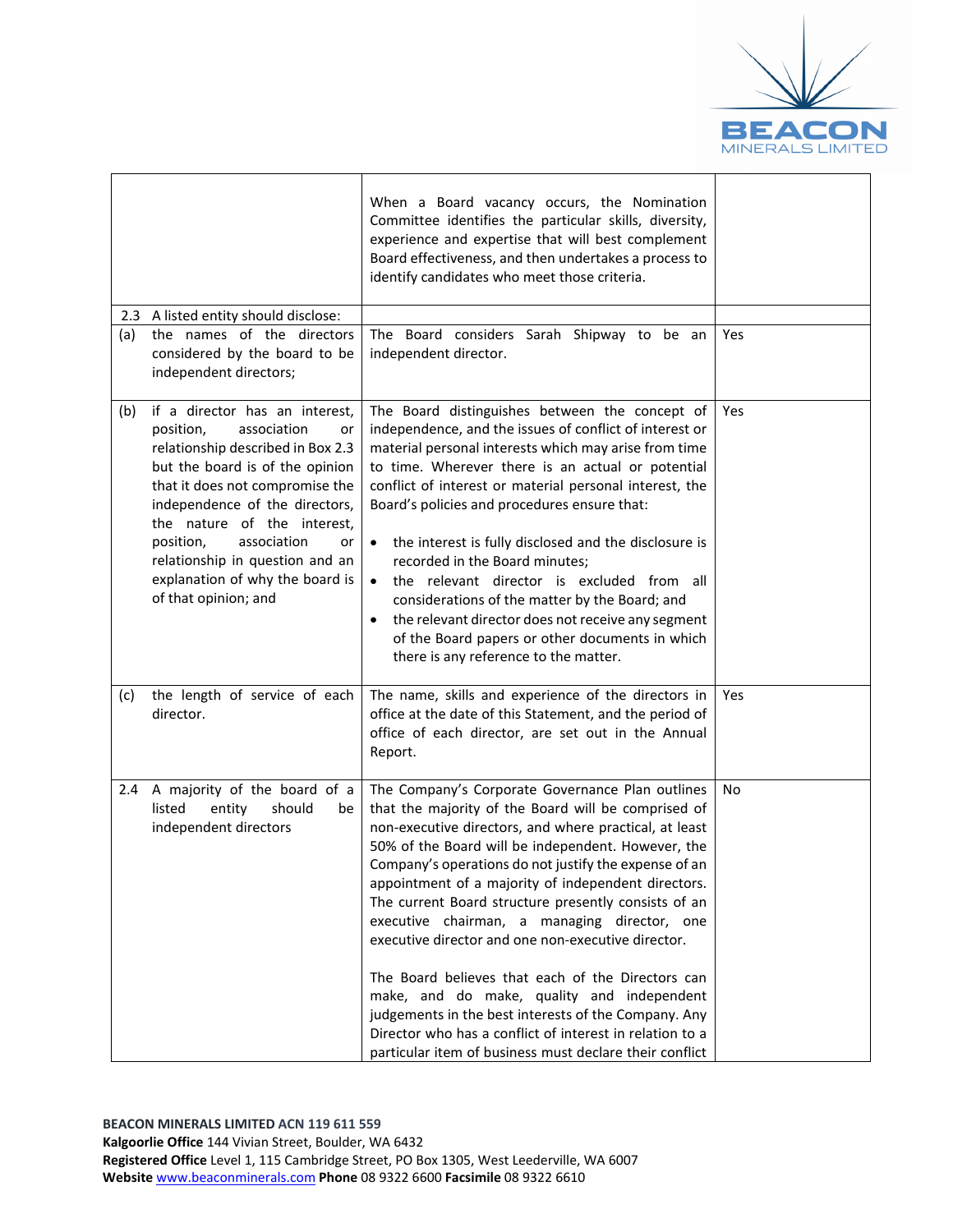

|                                                                                                                                                                                                                                                                                                      | and abstain from voting or participating in Board<br>deliberations to which a conflict of interest relates.                                                                                                                                                                                                                                                                   |     |  |
|------------------------------------------------------------------------------------------------------------------------------------------------------------------------------------------------------------------------------------------------------------------------------------------------------|-------------------------------------------------------------------------------------------------------------------------------------------------------------------------------------------------------------------------------------------------------------------------------------------------------------------------------------------------------------------------------|-----|--|
| 2.5 the chair of the board of a listed<br>entity should be an independent<br>director and, in particular, should<br>not be the same person as the<br>CEO of the entity.                                                                                                                              | Mr Geoffrey Greenhill is the Executive Chairman and is<br>a not an Independent Director.<br>The Company's Corporate Governance Plan provides<br>that the Chairman, where practical, should be a non-<br>executive Director.<br>The Board considers that the Company's operations<br>do not require an independent Chairman. This will be<br>reviewed as the Company develops. | No  |  |
| 2.6 A listed entity should have a<br>for inducting<br>program<br>new<br>directors and provide appropriate<br>professional<br>development<br>opportunities for directors to<br>develop and maintain the skills<br>knowledge<br>needed<br>and<br>to<br>perform their role as directors<br>effectively. | The Board provides an appropriate induction program<br>for new directors, which includes onsite visits to<br>operations.<br>Directors have available to them opportunities for<br>professional development.                                                                                                                                                                   | Yes |  |
| Principle 3: Act ethically and responsibly                                                                                                                                                                                                                                                           |                                                                                                                                                                                                                                                                                                                                                                               |     |  |
| A listed entity should act ethically and responsibly.                                                                                                                                                                                                                                                |                                                                                                                                                                                                                                                                                                                                                                               |     |  |
| 3.1 A listed entity should:                                                                                                                                                                                                                                                                          |                                                                                                                                                                                                                                                                                                                                                                               |     |  |
| (a) have a code of conduct for its<br>directors, senior executive and<br>employees; and                                                                                                                                                                                                              | The Company's Code of Conduct, which is included in<br>Schedule 2 of the Company's Corporate Governance<br>Plan, aims to encourage the appropriate standards of<br>conduct and behaviour of the directors, officers and<br>employees of the Company.                                                                                                                          | Yes |  |
| (b) disclose that code or a summary<br>of it.                                                                                                                                                                                                                                                        | A copy of the Company's Code of Conduct is contained<br>in the Company's Corporate Governance Plan and is<br>available on the "Corporate Governance" page of the<br>Company's website, www.beaconminerals.com.au.                                                                                                                                                             | Yes |  |
| Principle 4: Safeguard integrity in corporate reporting                                                                                                                                                                                                                                              |                                                                                                                                                                                                                                                                                                                                                                               |     |  |
| A listed entity should have formal and rigorous processes that independently verify and safeguard the integrity of its<br>corporate reporting.                                                                                                                                                       |                                                                                                                                                                                                                                                                                                                                                                               |     |  |
| 4.1 the board of a listed entity<br>should:                                                                                                                                                                                                                                                          |                                                                                                                                                                                                                                                                                                                                                                               |     |  |
| (a) have an audit committee which:                                                                                                                                                                                                                                                                   | The Board considers that the Company is not currently<br>of a size to justify the formation of separate or special<br>committees at this time.                                                                                                                                                                                                                                | No  |  |
|                                                                                                                                                                                                                                                                                                      |                                                                                                                                                                                                                                                                                                                                                                               |     |  |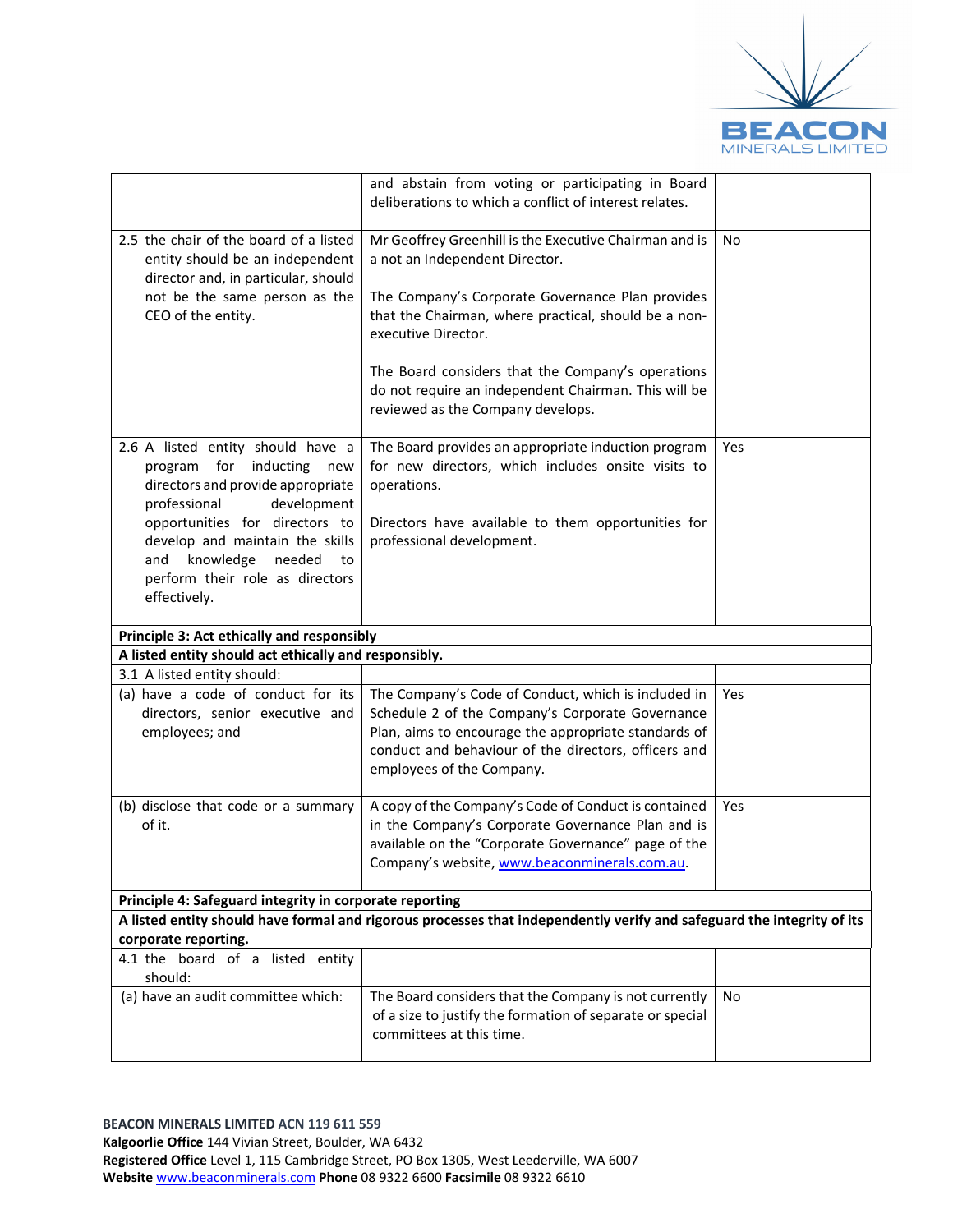

| has at least three members,<br>(i)<br>all of whom are non-<br>executive directors and a<br>of whom<br>majority<br>are<br>independent directors; and                                                                                                                                                                                                                                                          | See 4.1 (a)                                                                                                                                                                                                                                                                                                                                                                                                                                                                                                                        | N/A        |
|--------------------------------------------------------------------------------------------------------------------------------------------------------------------------------------------------------------------------------------------------------------------------------------------------------------------------------------------------------------------------------------------------------------|------------------------------------------------------------------------------------------------------------------------------------------------------------------------------------------------------------------------------------------------------------------------------------------------------------------------------------------------------------------------------------------------------------------------------------------------------------------------------------------------------------------------------------|------------|
| (ii) is chaired by an independent<br>director, who is not the chair<br>of the board,                                                                                                                                                                                                                                                                                                                         | See 4.1 (a)                                                                                                                                                                                                                                                                                                                                                                                                                                                                                                                        | N/A        |
| and disclose:                                                                                                                                                                                                                                                                                                                                                                                                |                                                                                                                                                                                                                                                                                                                                                                                                                                                                                                                                    |            |
| charter<br>of<br>(iii) the<br>the<br>committee;                                                                                                                                                                                                                                                                                                                                                              | A formal Audit and Risk Committee Charter has been<br>adopted by the Company, which is contained in<br>Schedule 3 of the Company's Corporate Governance<br>Plan.                                                                                                                                                                                                                                                                                                                                                                   | <b>Yes</b> |
| (iv) the relevant qualifications<br>experience<br>of the<br>and<br>members of the committee;<br>and                                                                                                                                                                                                                                                                                                          | See 4.1 (a)                                                                                                                                                                                                                                                                                                                                                                                                                                                                                                                        | N/A        |
| (v) in relation to each reporting<br>period, the number of times<br>committee<br>the<br>met<br>throughout the period and<br>the individual attendances of<br>members<br>the<br>at those<br>meetings; or                                                                                                                                                                                                      | See 4.1 (a)                                                                                                                                                                                                                                                                                                                                                                                                                                                                                                                        | N/A        |
| if it does not have an audit<br>(b)<br>committee, disclose that fact<br>and the processes it employs<br>that independently verify and<br>safeguard the integrity of its<br>corporate reporting, including<br>the<br>processes<br>for<br>the<br>appointment and removal of<br>the external auditor and the<br>rotation<br>of<br>the<br>audit<br>engagement.                                                   | The Board as a whole is able to address the<br>governance aspects of the full scope of the Company's<br>activities and to ensure that it adheres to appropriate<br>ethical standards. In particular, the full Board<br>considers those matters that would usually be the<br>responsibility of an audit committee and a nomination<br>committee. The Board considers that, at this stage, no<br>efficiencies or other benefits would be gained by<br>establishing a separate audit committee or a separate<br>nomination committee. | Yes        |
| should, before it approves the<br>entity's financial statements for a<br>financial period, receive from its<br>CEO and CFO a declaration that,<br>in their opinion, the financial<br>records of the entity have been<br>properly maintained and that the<br>financial statements comply with<br>appropriate<br>the<br>accounting<br>standards and give a true and fair<br>view of the financial position and | 4.2 The board of a listed entity The Board will seek the relevant assurance from the<br>chief executive officer and chief financial officer (or<br>their equivalents) at the relevant time.                                                                                                                                                                                                                                                                                                                                        | Yes        |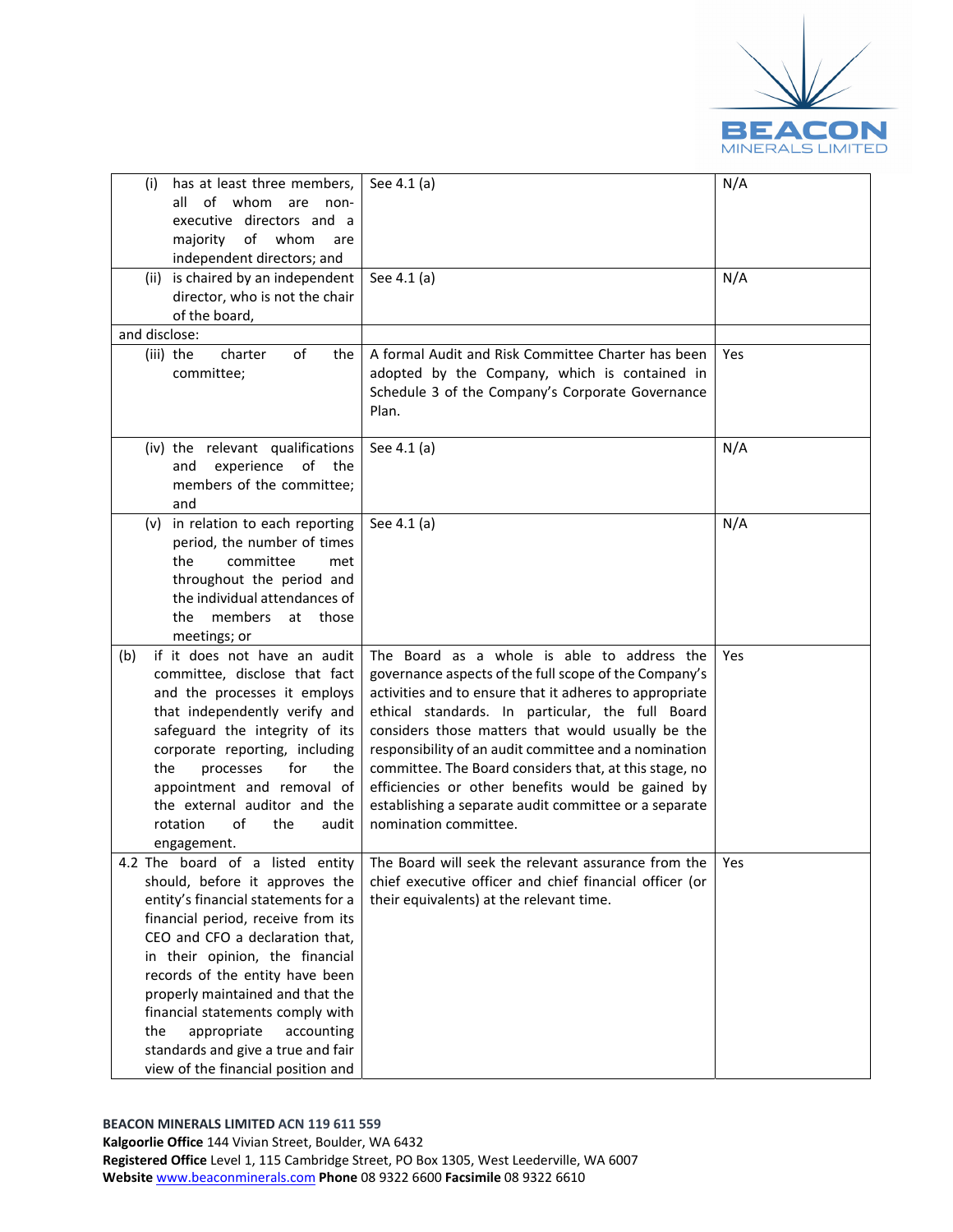

| performance of the entity and<br>that the opinion has been formed<br>on the basis of a sound system of<br>risk management and internal<br>control which is<br>operating<br>effectively.      |                                                                                                                                                                                                                                                                                                                                                |     |
|----------------------------------------------------------------------------------------------------------------------------------------------------------------------------------------------|------------------------------------------------------------------------------------------------------------------------------------------------------------------------------------------------------------------------------------------------------------------------------------------------------------------------------------------------|-----|
| 4.3 A listed entity that has an AGM<br>should ensure that its external<br>auditor attends its AGM and is<br>available to answer questions<br>from security holders relevant to<br>the audit. | The senior engagement partner (or his representative)<br>of the Company's external auditor, William Buck,<br>attends the Company's annual general meeting and is<br>available to answer questions from shareholders<br>about the audit.<br>The Chairman advises the shareholders of this at the                                                | Yes |
|                                                                                                                                                                                              | commencement of each annual general meeting.                                                                                                                                                                                                                                                                                                   |     |
| Principal 5: Make timely and balanced disclosure.                                                                                                                                            |                                                                                                                                                                                                                                                                                                                                                |     |
| expect to have a material effect on the price or value of its securities.                                                                                                                    | A listed entity should make timely and balanced disclosure of all matters concerning it that a reasonable person would                                                                                                                                                                                                                         |     |
| 5.1 A listed entity should                                                                                                                                                                   |                                                                                                                                                                                                                                                                                                                                                |     |
| (a) have a written policy for<br>complying with its continuous<br>disclosure obligations under the<br>Listing Rules; and                                                                     | The Company's Continuous Disclosure Policy, which is<br>contained in Schedule 7 of the Company's Corporate<br>Governance Plan, is designed to ensure the<br>compliance with ASX Listing Rule disclosure.                                                                                                                                       | Yes |
| (b) disclose that policy or a summary<br>of it.                                                                                                                                              | A copy of the Company's Continuous Disclosure Policy<br>is contained in the Company's Corporate Governance<br>Plan and is available on the "Corporate Governance"<br>of<br>the<br>Company's<br>website,<br>page<br>www.beaconminerals.com.au.                                                                                                  | Yes |
| Principle 6: Respect the rights of security holders                                                                                                                                          |                                                                                                                                                                                                                                                                                                                                                |     |
| facilities to allow them to exercise those rights effectively.                                                                                                                               | A listed entity should respect the rights of its security holders by providing them with appropriate information and                                                                                                                                                                                                                           |     |
| 6.1 A listed entity should provide<br>information about itself and its<br>website.                                                                                                           | Shareholder<br>The<br>Company<br>has<br>adopted<br>a<br>Communications Strategy, contained in Schedule 11 of<br>governance to investors via its   the Company's Corporate Governance Plan, which<br>aims to ensure that the shareholders of the Company<br>are informed of all major developments affecting the<br>Company's state of affairs. | Yes |
| 6.2 A listed entity should design and<br>implement an investor relations<br>program to facilitate effective<br>two-way communication with<br>investors.                                      | Shareholders<br>able to<br>send<br>receive<br>are<br>and<br>to/from<br>communications<br>Minerals<br>Beacon<br>electronically.                                                                                                                                                                                                                 | Yes |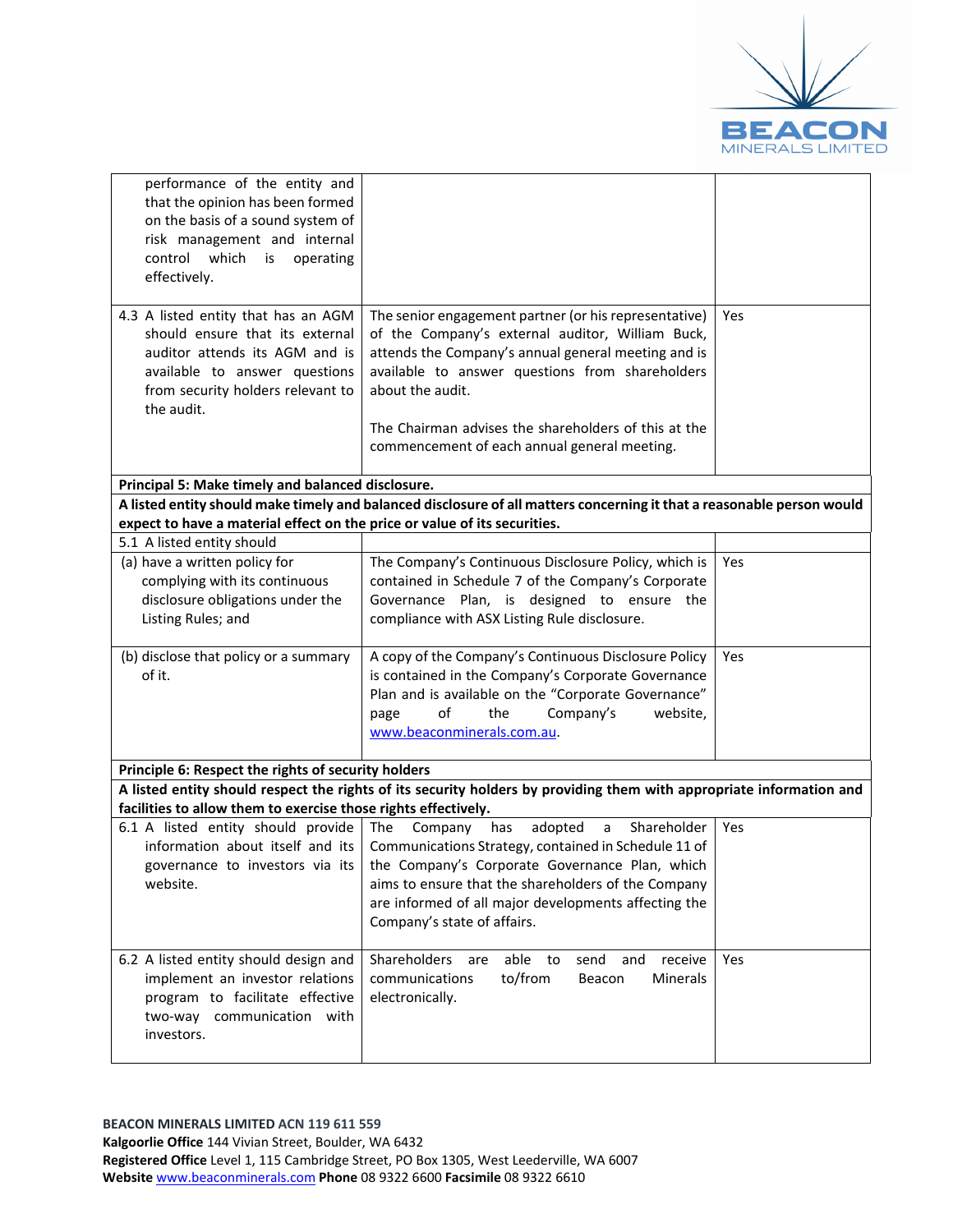

| 6.3 A listed entity should disclose<br>the policies and processes it has<br>place to facilitate<br>and<br>in<br>participation<br>encourage<br>at<br>meetings of security holders.           | Shareholders are encouraged to participate in<br>shareholder meetings to ensure a high level of<br>accountability and identification with the Company's<br>strategies and goals. Important issues are presented<br>to shareholders as separate resolutions.<br>Shareholders who are unable to attend a shareholder<br>meeting may vote by appointing a proxy using the<br>form included with the Notice of Meeting. Further,<br>shareholders are also invited to submit questions in<br>advance of the shareholder meeting so that the<br>Company can ensure those issues are addressed at the<br>meeting. | Yes       |
|---------------------------------------------------------------------------------------------------------------------------------------------------------------------------------------------|------------------------------------------------------------------------------------------------------------------------------------------------------------------------------------------------------------------------------------------------------------------------------------------------------------------------------------------------------------------------------------------------------------------------------------------------------------------------------------------------------------------------------------------------------------------------------------------------------------|-----------|
| 6.4 A listed entity should give<br>security holders the option to<br>receive communications from,<br>and send communications to,<br>the entity and its security<br>registry electronically. | Shareholders<br>the<br>option<br>have<br>receive<br>to<br>communications from, and send communications to,<br>the Company and its share registry.                                                                                                                                                                                                                                                                                                                                                                                                                                                          | Yes       |
| Principle 7: Recognise and manage risk                                                                                                                                                      |                                                                                                                                                                                                                                                                                                                                                                                                                                                                                                                                                                                                            |           |
| framework.                                                                                                                                                                                  | A listed entity should establish a sound risk management framework and periodically review the effectiveness of that                                                                                                                                                                                                                                                                                                                                                                                                                                                                                       |           |
| 7.1 The board of a listed entity                                                                                                                                                            |                                                                                                                                                                                                                                                                                                                                                                                                                                                                                                                                                                                                            |           |
| should:                                                                                                                                                                                     |                                                                                                                                                                                                                                                                                                                                                                                                                                                                                                                                                                                                            |           |
| committee<br>have<br>a<br>(a)<br>or<br>committees to oversee risk,<br>each of which:                                                                                                        | Given that the Company's current operations and the<br>structure of the Board, the Board has not established<br>a separate risk committee.                                                                                                                                                                                                                                                                                                                                                                                                                                                                 | <b>No</b> |
| has at least three members, a<br>(i)<br>of<br>majority<br>whom<br>are<br>independent directors; and                                                                                         | See 7.1 (a)                                                                                                                                                                                                                                                                                                                                                                                                                                                                                                                                                                                                | N/A       |
| is chaired by an independent<br>(ii)<br>director,                                                                                                                                           | See 7.1 (a)                                                                                                                                                                                                                                                                                                                                                                                                                                                                                                                                                                                                | N/A       |
| and disclose                                                                                                                                                                                |                                                                                                                                                                                                                                                                                                                                                                                                                                                                                                                                                                                                            |           |
| of<br>charter<br>the<br>(iii)the<br>committee;                                                                                                                                              | A copy of the Company's Audit and Risk Committee<br>Charter is contained in the Company's Corporate<br>Governance Plan and is available on the "Corporate<br>Governance" page of the Company's website,<br>www.beaconminerals.com.au.                                                                                                                                                                                                                                                                                                                                                                      | Yes       |
| the members of the committee;<br>(iv)<br>and                                                                                                                                                | See 7.1 (a)                                                                                                                                                                                                                                                                                                                                                                                                                                                                                                                                                                                                | N/A       |
| as at the end of each reporting<br>(v)<br>period, the number of times the<br>committee met throughout the                                                                                   | See 7.1 (a)                                                                                                                                                                                                                                                                                                                                                                                                                                                                                                                                                                                                | N/A       |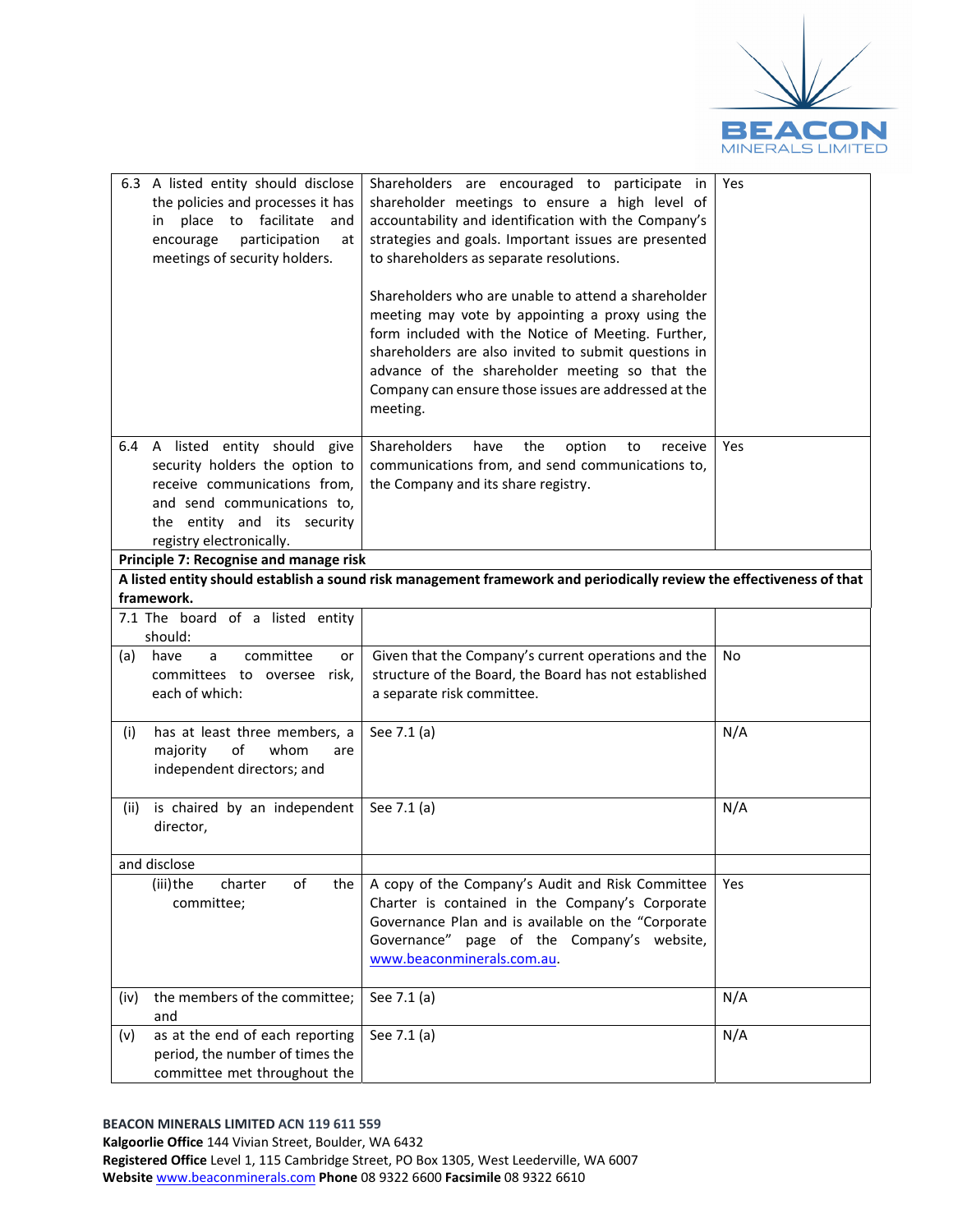

| individual<br>the<br>period<br>and<br>attendances of the members at<br>those meetings; or                                                                                                                                           |                                                                                                                                                                                                                               |     |
|-------------------------------------------------------------------------------------------------------------------------------------------------------------------------------------------------------------------------------------|-------------------------------------------------------------------------------------------------------------------------------------------------------------------------------------------------------------------------------|-----|
| (b) if it does not have a risk<br>committee or committees<br>satisfy (a)<br>above,<br>that<br>disclose that fact and the<br>processes it employs for<br>overseeing the entity's risk<br>management framework.                       | The Board will carry out the duties of the risk<br>committee in accordance with the formal terms of<br>reference set out in the Company's Corporate<br>Governance Plan.                                                       | Yes |
| 7.2 The Board or a committee of the<br>board should:                                                                                                                                                                                |                                                                                                                                                                                                                               |     |
| (a) review the entity's<br>risk<br>management framework at<br>least annually to satisfy itself<br>that it continues to be sound;<br>and                                                                                             | The Board is responsible for determining the<br>Company's "risk profile" and is responsible for<br>overseeing and approving risk management strategy<br>and policies, internal compliance and internal control.               | Yes |
| (b) disclose, in relation to each<br>reporting period, whether<br>such a review has taken<br>place.                                                                                                                                 | The Board considers the entity's risk at each Board<br>meeting.                                                                                                                                                               | Yes |
| 7.3 A listed entity should disclose:                                                                                                                                                                                                |                                                                                                                                                                                                                               |     |
| (a) if it has an internal audit<br>function, how the function is<br>structured and what role it<br>performs; or                                                                                                                     | The Board considers that the Company is not currently<br>of a size to justify the formation of separate internal<br>audit committee.                                                                                          | No. |
| (b) if it does not have an internal<br>audit function, that fact and<br>the processes it employs for<br>evaluating and continually<br>improving the effectiveness<br>of its risk management and<br>internal control processes.      | See 7.3 (a)<br>The Risk Management policy, Schedule 8 of the<br>Company's Corporate Governance Plan, sets out the<br>Company's risk management review and internal<br>compliance and control procedure.                       | N/A |
| 7.4 A listed entity should disclose<br>whether it has any material<br>to<br>economic,<br>exposure<br>environmental<br>social<br>and<br>sustainability risks and, if it does,<br>how it manages or intends to<br>manage those risks. | The Company identifies and manages material<br>exposures to economic, environmental and social<br>sustainability risks in a manner consistent with its Risk<br>Management policy set out in the Corporate<br>Governance Plan. | Yes |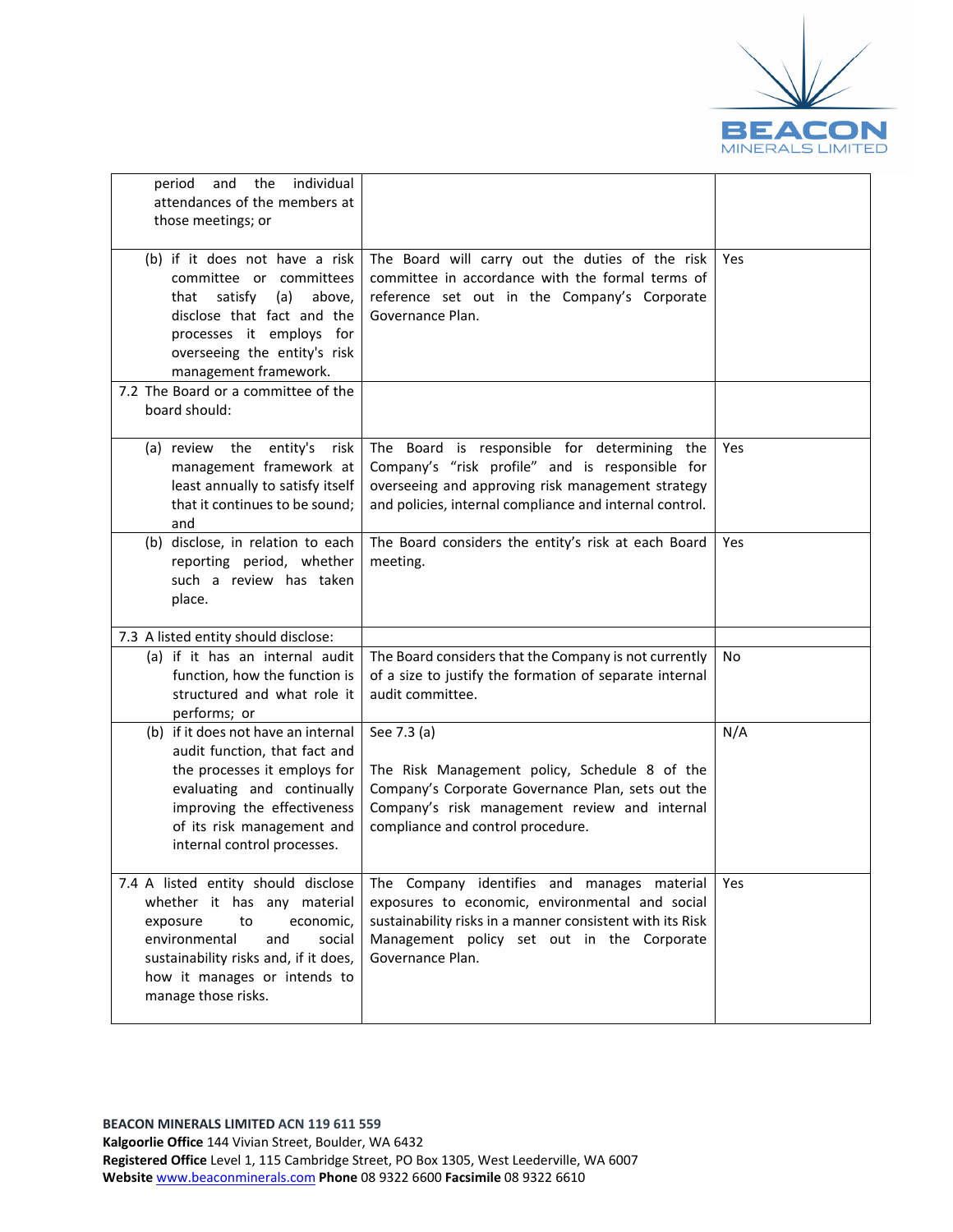

| Principal 8: Remunerate fairly and responsibly                                                                          |                                                                                                                         |     |  |
|-------------------------------------------------------------------------------------------------------------------------|-------------------------------------------------------------------------------------------------------------------------|-----|--|
| A listed entity should pay director remuneration sufficient to attract and retain high quality directors and design its |                                                                                                                         |     |  |
|                                                                                                                         | executive remuneration to attract, retain and motivate high quality senior executives and to align their interests with |     |  |
| the creation of value for security holders.                                                                             |                                                                                                                         |     |  |
| 8.1 The board of a listed entity                                                                                        |                                                                                                                         |     |  |
| should:                                                                                                                 |                                                                                                                         |     |  |
| (a) have a remuneration<br>committee which:                                                                             | Given that the current size and structure of the Board,                                                                 | No  |  |
|                                                                                                                         | Board<br>has<br>not established<br>the<br>a<br>separate<br>remuneration committee.                                      |     |  |
|                                                                                                                         |                                                                                                                         |     |  |
| (i) has at least three                                                                                                  | See 8.1 (a)                                                                                                             | N/A |  |
| members, a majority of                                                                                                  |                                                                                                                         |     |  |
| whom are independent                                                                                                    |                                                                                                                         |     |  |
| directors; and                                                                                                          |                                                                                                                         |     |  |
|                                                                                                                         |                                                                                                                         |     |  |
| chaired<br>(ii) is<br>by<br>an                                                                                          | See 8.1 (a)                                                                                                             | N/A |  |
| independent director,                                                                                                   |                                                                                                                         |     |  |
| and disclose:                                                                                                           |                                                                                                                         |     |  |
| the charter of the<br>(iii)                                                                                             | A formal Remuneration Committee Charter has been                                                                        | Yes |  |
| committee;                                                                                                              | adopted by the Company, which is contained in                                                                           |     |  |
|                                                                                                                         | Schedule 4 of the Company's Corporate Governance                                                                        |     |  |
|                                                                                                                         | Plan.                                                                                                                   |     |  |
|                                                                                                                         |                                                                                                                         |     |  |
| the members of the<br>(iv)                                                                                              | See 8.1 (a)                                                                                                             | N/A |  |
| committee; and                                                                                                          |                                                                                                                         |     |  |
| as at the end of each<br>(v)                                                                                            | See 8.1 (a)                                                                                                             | N/A |  |
| reporting period, the                                                                                                   |                                                                                                                         |     |  |
| number of times the                                                                                                     |                                                                                                                         |     |  |
| committee<br>met                                                                                                        |                                                                                                                         |     |  |
| throughout the period<br>and<br>the<br>individual                                                                       |                                                                                                                         |     |  |
| οf<br>the<br>attendances                                                                                                |                                                                                                                         |     |  |
| members<br>those<br>at                                                                                                  |                                                                                                                         |     |  |
| meetings; or                                                                                                            |                                                                                                                         |     |  |
|                                                                                                                         |                                                                                                                         |     |  |
| (b) if it does not have a                                                                                               | Until a Remuneration Committee is established, the                                                                      | Yes |  |
| remuneration committee,                                                                                                 | Board will carry out the duties of the Remuneration                                                                     |     |  |
| disclose that fact and the                                                                                              | Committee in accordance with the formal terms of                                                                        |     |  |
| processes it employs for                                                                                                | reference of the Remuneration set out in the                                                                            |     |  |
| setting the level and                                                                                                   | Company's Corporate Governance Plan.                                                                                    |     |  |
| composition of                                                                                                          |                                                                                                                         |     |  |
| remuneration for directors                                                                                              |                                                                                                                         |     |  |
| and senior executives and                                                                                               |                                                                                                                         |     |  |
| ensuring that such                                                                                                      |                                                                                                                         |     |  |
| remuneration is appropriate<br>and not excessive.                                                                       |                                                                                                                         |     |  |
|                                                                                                                         |                                                                                                                         |     |  |
|                                                                                                                         |                                                                                                                         |     |  |